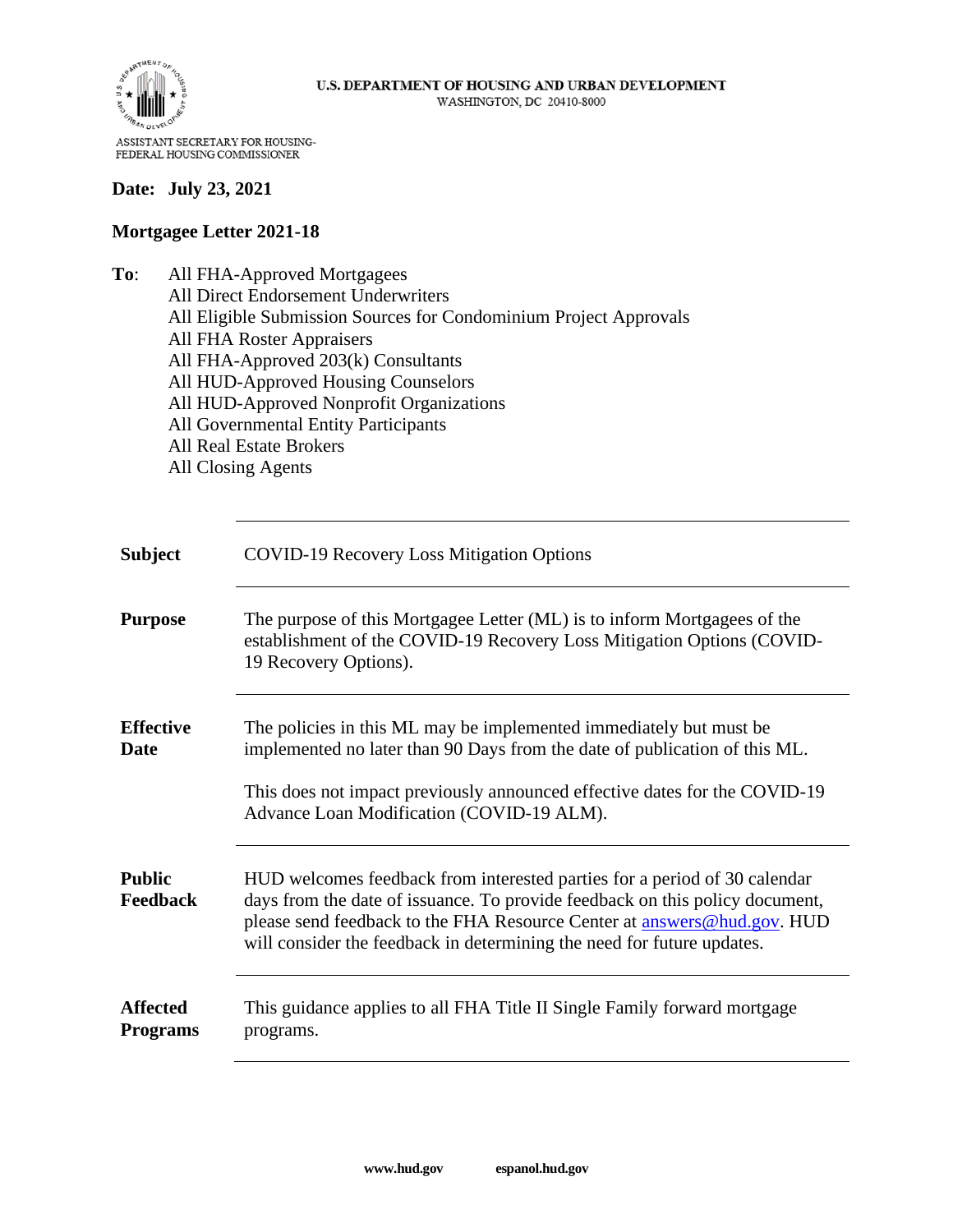**Affected Topics** This ML supersedes FHA's COVID-19 Loss Mitigation policies for Borrowers of FHA-insured forward Mortgages impacted by COVID-19 in section III.A.2.o. Presidentially-Declared COVID-19 National Emergency of HUD Handbook 4000.1, *FHA Single Family Housing Policy Handbook* (Handbook 4000.1).

**Background** On February 16, 2021, in support of the goal of achieving broad economic recovery following the pandemic, FHA established expanded COVID-19 Loss Mitigation Options to address the impacts many Americans are experiencing in recovering financially from the long-lasting effects of the pandemic. On June 25, 2021, FHA established the COVID-19 Advance Loan Modification (COVID-19 ALM). The COVID-19 ALM is proactively offered to eligible delinquent Borrowers who can achieve a 25 percent reduction to the Principal and Interest (P&I) portion of the Borrower's monthly mortgage payment through a 30-year rate and term loan modification.

> FHA continues to evaluate both the effects of the pandemic on its portfolio as well as the economic indicators of the broader recovery. While economic indicators are trending positive, FHA has determined that given the nature of COVID-19 hardships homeowners have faced, broader payment relief may be necessary to support a sustained and equitable recovery as well as to protect the Mutual Mortgage Insurance Fund (MMIF).

> With these goals in mind, FHA has evaluated ways to streamline the existing COVID-19 Loss Mitigation Options and established the COVID-19 Recovery Modification that targets a 25 percent P&I reduction for all Borrowers who are unable to return to making their existing mortgage payments. For Borrowers who can return to making their existing mortgage payments, FHA's COVID-19 Recovery Standalone Partial Claim will enable those Borrowers to quickly resolve the outstanding delinquency and arrearages through a zero-interest subordinate lien.

> The COVID-19 Recovery Standalone Partial Claim will replace the COVID-19 Standalone Partial Claim.

The COVID-19 Recovery Modification will replace the following COVID-19 Home Retention Options:

- COVID-19 Owner-Occupant Loan Modification;
- COVID-19 Combination Partial Claim and Loan Modification; and
- COVID-19 FHA Home Affordable Modification Program (FHA-HAMP) Combination Loan Modification and Partial Claim with Reduced Documentation.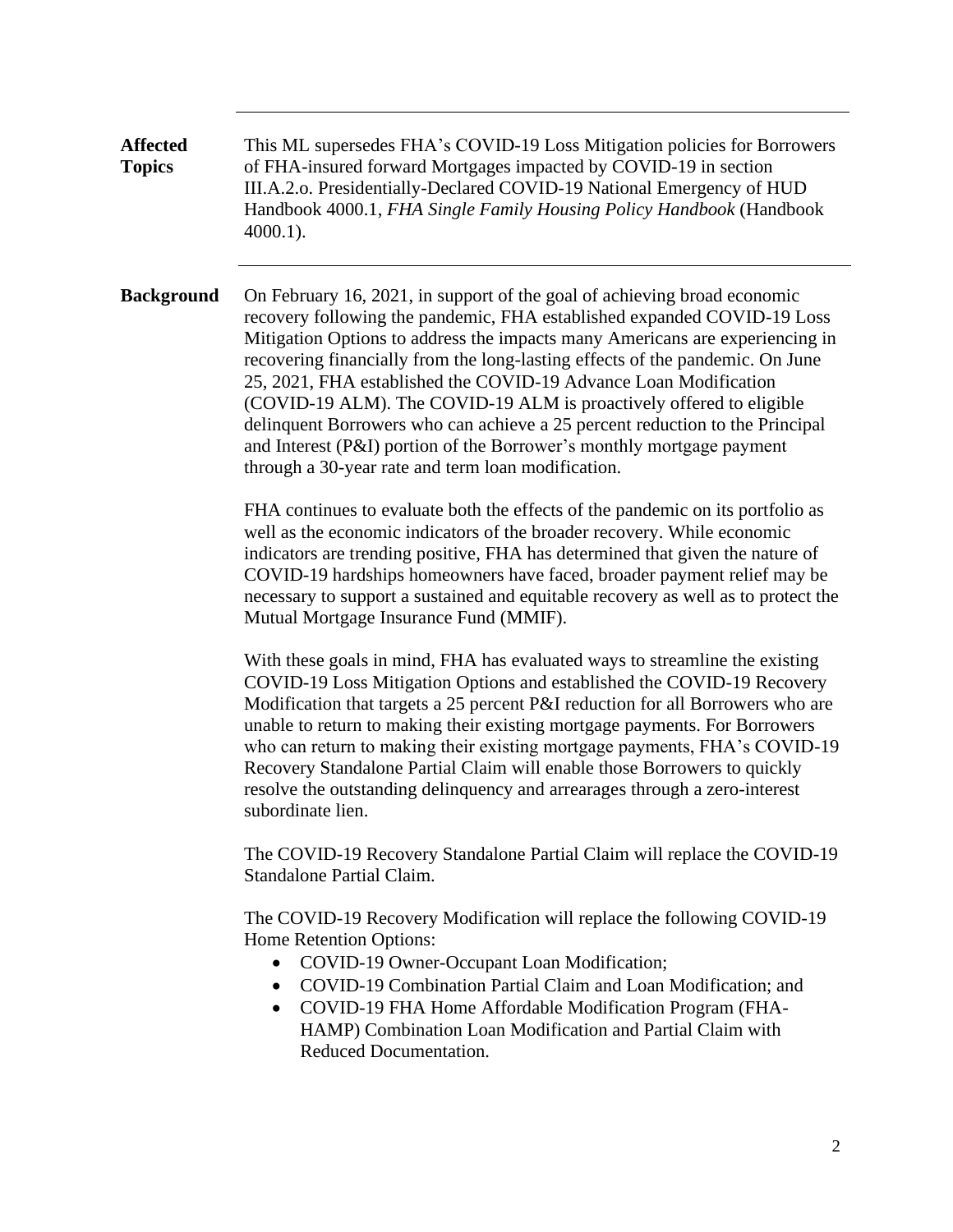The COVID-19 Recovery Non-Occupant Loan Modification replaces the COVID-19 Non-Occupant Loan Modification.

The COVID-19 Recovery Standalone Partial Claim is a zero-interest subordinate lien for a Borrower's arrearages. This option is available for Borrowers who affirm they can resume their existing monthly mortgage payment. In order to preserve flexibility to provide loss mitigation options for natural disasters and other default episodes that may arise in the future, the COVID-19 Recovery Standalone Partial Claim is limited to 25 percent of the Borrower's unpaid principal balance as of the date of Default at the time of payment of the initial Partial Claim.

The COVID-19 Recovery Modification is a 360-month loan modification, which must include a Partial Claim, if available. A Partial Claim as part of a COVID-19 Recovery Modification is limited to 25 percent of the Borrower's unpaid principal balance as of the date of Default at the time of payment of the initial Partial Claim.

HUD is requiring Mortgagees to use the most recent Freddie Mac Weekly Primary Mortgage Market Survey (PMMS) interest rate, rounded to the nearest one-eighth of 1 percent (0.125 percent) for the COVID-19 Recovery Modification and the COVID-19 Recovery Non-Occupant Loan Modification. This removes the additional 25 Basis Points (bps) currently permitted to provide additional payment relief to Borrowers.

The revised COVID-19 Recovery Options will provide a path to deep and sustained recovery for Borrowers who were significantly impacted by the pandemic. The pandemic has caused a lengthy period of instability that has deeply impacted FHA homeowners requiring a streamlined approach to ensure Borrowers remain in their homes whenever possible. FHA anticipates these COVID-19 Recovery Options will particularly help low-income households, first-time homeowners, and households of color that have been disproportionately impacted by the pandemic. FHA encourages Mortgagees and Borrowers alike to utilize the extensive network of HUD-approved Housing Counselors to help explain and expedite this additional relief.

The American Rescue Plan Act of 2021 established the Homeowner Assistance Fund (HAF) in the U.S. Department of the Treasury in order to provide financial assistance to eligible homeowners who have suffered financial hardships during the COVID-19 National Emergency. Qualified expenses may include mortgage payment assistance, mortgage reinstatement, utilities, insurance, and other housing-related costs. Mortgagees must inform Borrowers suffering financial distress that these additional resources may be available through their state. As permitted by the jurisdiction's HAF program, HAF funds may be used in connection with the Borrower's FHA-insured mortgage or any partial claim mortgage in a manner consistent with the respective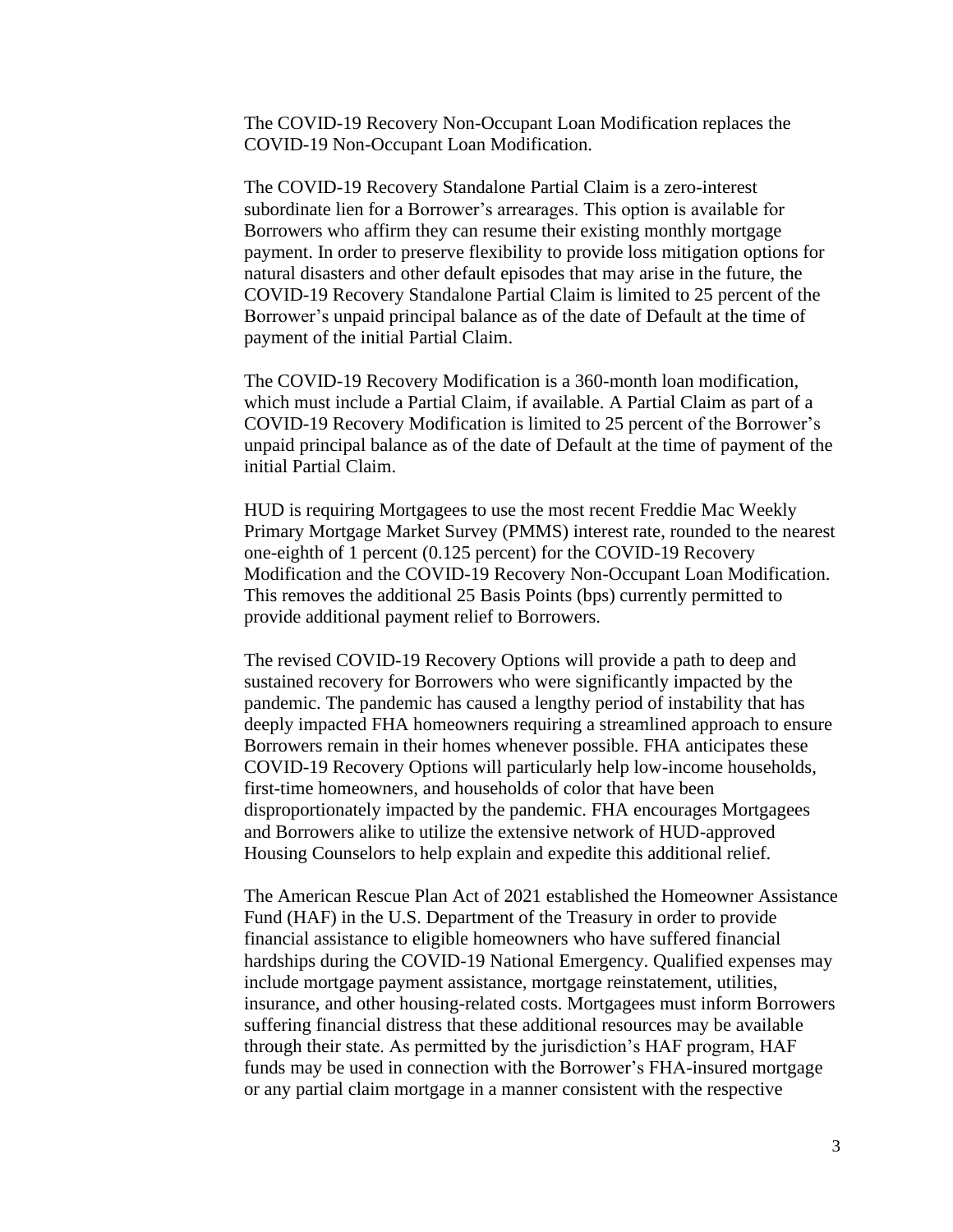|                                                                                  | mortgage documents and FHA requirements. More information on HAF is<br>available at: https://home.treasury.gov/policy-issues/coronavirus/assistance-for-<br>state-local-and-tribal-governments/homeowner-assistance-fund.                                                                                                                                                                                                                                                                                                                                                                                                        |  |  |  |
|----------------------------------------------------------------------------------|----------------------------------------------------------------------------------------------------------------------------------------------------------------------------------------------------------------------------------------------------------------------------------------------------------------------------------------------------------------------------------------------------------------------------------------------------------------------------------------------------------------------------------------------------------------------------------------------------------------------------------|--|--|--|
| <b>Summary of</b><br><b>Changes</b>                                              | This ML establishes the COVID-19 Recovery Home Retention Options and<br>associated Single Family Default Monitoring System (SFDMS) Status Codes,<br>which include the following:<br>COVID-19 Recovery Standalone Partial Claim;<br>$\bullet$<br>COVID-19 Recovery Modification; and<br>COVID-19 Recovery Non-Occupant Loan Modification.<br>$\bullet$                                                                                                                                                                                                                                                                            |  |  |  |
|                                                                                  | The following COVID-19 Loss Mitigation Options are being replaced:<br>COVID-19 Standalone Partial Claim;<br>$\bullet$<br>COVID-19 Owner-Occupant Loan Modification;<br>$\bullet$<br>COVID-19 Combination Partial Claim and Loan Modification;<br>COVID-19 FHA-HAMP Combination Loan Modification and Partial<br>Claim with Reduced Documentation; and<br>COVID-19 Non-Occupant Loan Modification.<br>This ML streamlines the requirements for the COVID-19 Pre-Foreclosure Sale.<br>This ML also establishes the deadline by which Borrowers who have not been<br>on a COVID-19 Forbearance may request COVID-19 loss mitigation |  |  |  |
| <b>Single</b><br>Family<br><b>Housing</b><br>Policy<br><b>Handbook</b><br>4000.1 | assistance.<br>The above policy changes will be incorporated into Handbook 4000.1 as<br>appears below.<br>Presidentially-Declared COVID-19 National Emergency (III.A.2.o)<br>Loss Mitigation for Borrowers Affected by the COVID-19 National<br><b>Emergency</b>                                                                                                                                                                                                                                                                                                                                                                 |  |  |  |
|                                                                                  | The following loss mitigation options are available to assist Borrowers<br>impacted, directly or indirectly, by COVID-19:<br><b>COVID-19 Forbearance;</b><br><b>COVID-19 Advance Loan Modification;</b><br>$\bullet$<br><b>COVID-19 Recovery Standalone Partial Claim;</b><br>$\bullet$<br><b>COVID-19 Recovery Modification;</b><br><b>COVID-19 Recovery Non-Occupant Loan Modification;</b><br>$\bullet$<br><b>COVID-19 Pre-Foreclosure Sale; and</b><br><b>COVID-19 Deed-in-Lieu of Foreclosure.</b>                                                                                                                          |  |  |  |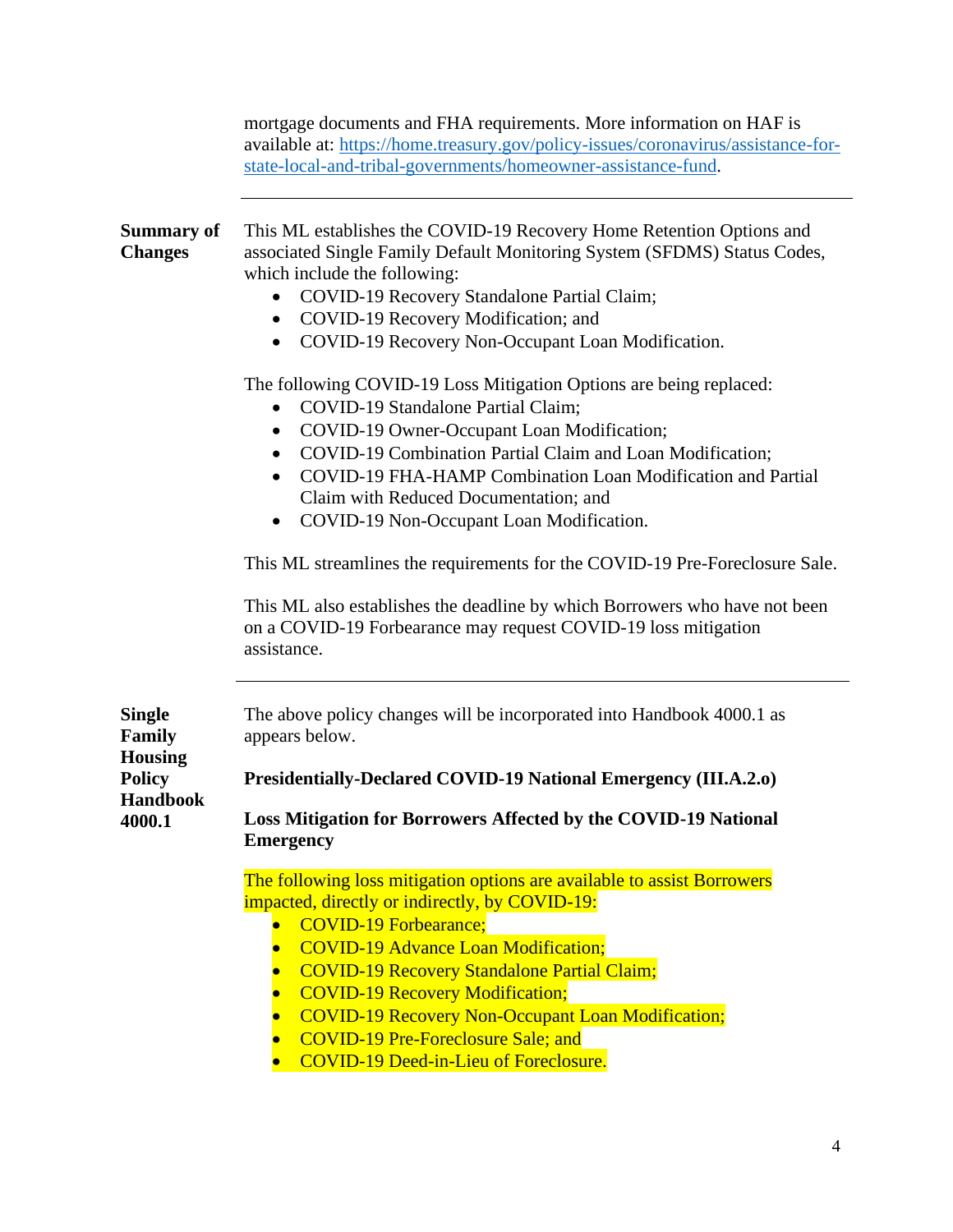**i. Forbearance for Borrowers Affected by the COVID-19 National Emergency (COVID-19 Forbearance) [Mortgagees must approve the initial COVID-19 Forward Forbearance no later than September 30, 2021.]**

#### **(A) Definition**

The COVID-19 Forbearance provides Borrowers who experience an adverse impact on their ability to make on-time Mortgage Payments due to the COVID-19 pandemic with a forbearance period, which allows for one or more periods of reduced or suspended payments without specific terms of repayment.

#### **(B) Standard**

Upon Borrower request, Mortgagees must offer a COVID-19 Forbearance to any Borrower that experiences an adverse impact on their ability to make on-time Mortgage Payments due to the COVID-19 pandemic, regardless of Default status.

All FHA Borrowers are eligible for a COVID-19 Forbearance, regardless of the delinquency status of the Mortgage.

The Mortgagee may utilize any available method for communicating with a Borrower regarding a COVID-19 Forbearance to meet these requirements. Acceptable methods of communication regarding a COVID-19 Forbearance include, but are not limited to, emails, text messages, fax, teleconferencing, websites, web portals, etc. If a Mortgagee sends out a general communication advising that a COVID-19 Forbearance is available, the Borrower may reply to that communication requesting a COVID-19 Forbearance via email, phone call, or any other method of communication clearly made available to the Borrower by the Mortgagee.

The term of the initial and any additional COVID-19 Forbearance period may be shortened at the Borrower's request.

The Mortgagee must waive all Late Charges, fees, and penalties, if any, as long as the Borrower is on a COVID-19 Forbearance Plan.

No COVID-19 Forbearance period may extend beyond June 30, 2022.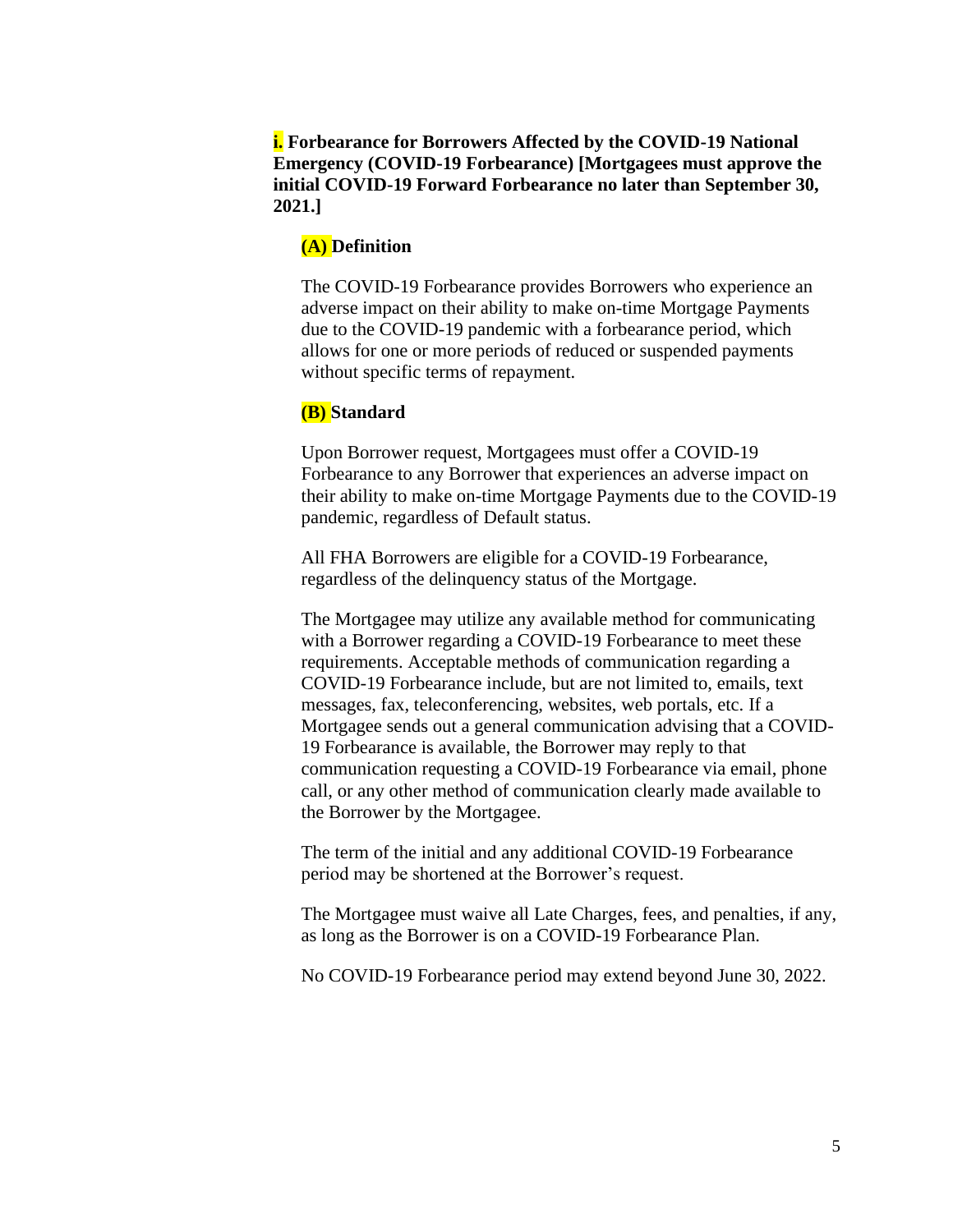| <b>Initial</b>     | <b>Initial</b>     | <b>Additional</b>  | <b>Forbearance</b> | <b>Maximum</b>     |
|--------------------|--------------------|--------------------|--------------------|--------------------|
| <b>Forbearance</b> | <b>Forbearance</b> | <b>Forbearance</b> | <b>Extensions</b>  | <b>Forbearance</b> |
| Date               | <b>Period</b>      | <b>Period</b>      |                    | <b>Period</b>      |
| March 1,           | Up to $6$          | Up to $6$          | Up to $6$          | Up to $18$         |
| $2020 - June$      | months             | months             | months             | months             |
| 30, 2020           |                    |                    | $(in 3-month)$     |                    |
|                    |                    |                    | increments)        |                    |
| July 1, 2020       | Up to $6$          | Up to $6$          | Up to $3$          | Up to $15$         |
| $-$ Sept. 30,      | months             | months             | months             | months             |
| 2020               |                    |                    |                    |                    |
| Oct. 1, 2020       | Up to $6$          | Up to $6$          | $\overline{0}$     | Up to $12$         |
| $-$ June 30,       | months             | months             |                    | months             |
| 2021               |                    |                    |                    |                    |
| July 1, 2021       | Up to $6$          | $\Omega$           | 0                  | Up to $6$          |
| $-$ Sept. 30,      | months             |                    |                    | months             |
| 2021               |                    |                    |                    |                    |

**COVID-19 Forbearance Period, Based on Date of Initial COVID-19 Forbearance**

## **(1) Initial COVID-19 Forbearance Requested on or before June 30, 2020**

The initial COVID-19 Forbearance period may be up to six months. If needed, an additional COVID-19 Forbearance period of up to six months may be requested by the Borrower and must be approved by the Mortgagee. After 12 months of COVID-19 Forbearance, if needed, the Borrower may request, and the Mortgagee must approve, up to two additional three-month COVID-19 Forbearance extension periods. Each three-month extension must be requested individually. Neither of the two additional three-month extension periods may extend beyond December 31, 2021. The maximum COVID-19 Forbearance period for these Borrowers is 18 months.

### **(2) Initial COVID-19 Forbearance Requested between July 1, 2020 and September 30, 2020**

The initial COVID-19 Forbearance period may be up to six months. If needed, an additional COVID-19 Forbearance period of up to six months may be requested by the Borrower and must be approved by the Mortgagee. After 12 months of COVID-19 Forbearance, if needed, the Borrower may request, and the Mortgagee must approve, one additional three-month COVID-19 Forbearance extension period. The additional three-month extension period must not extend beyond December 31, 2021. The maximum COVID-19 Forbearance period for these Borrowers is 15 months.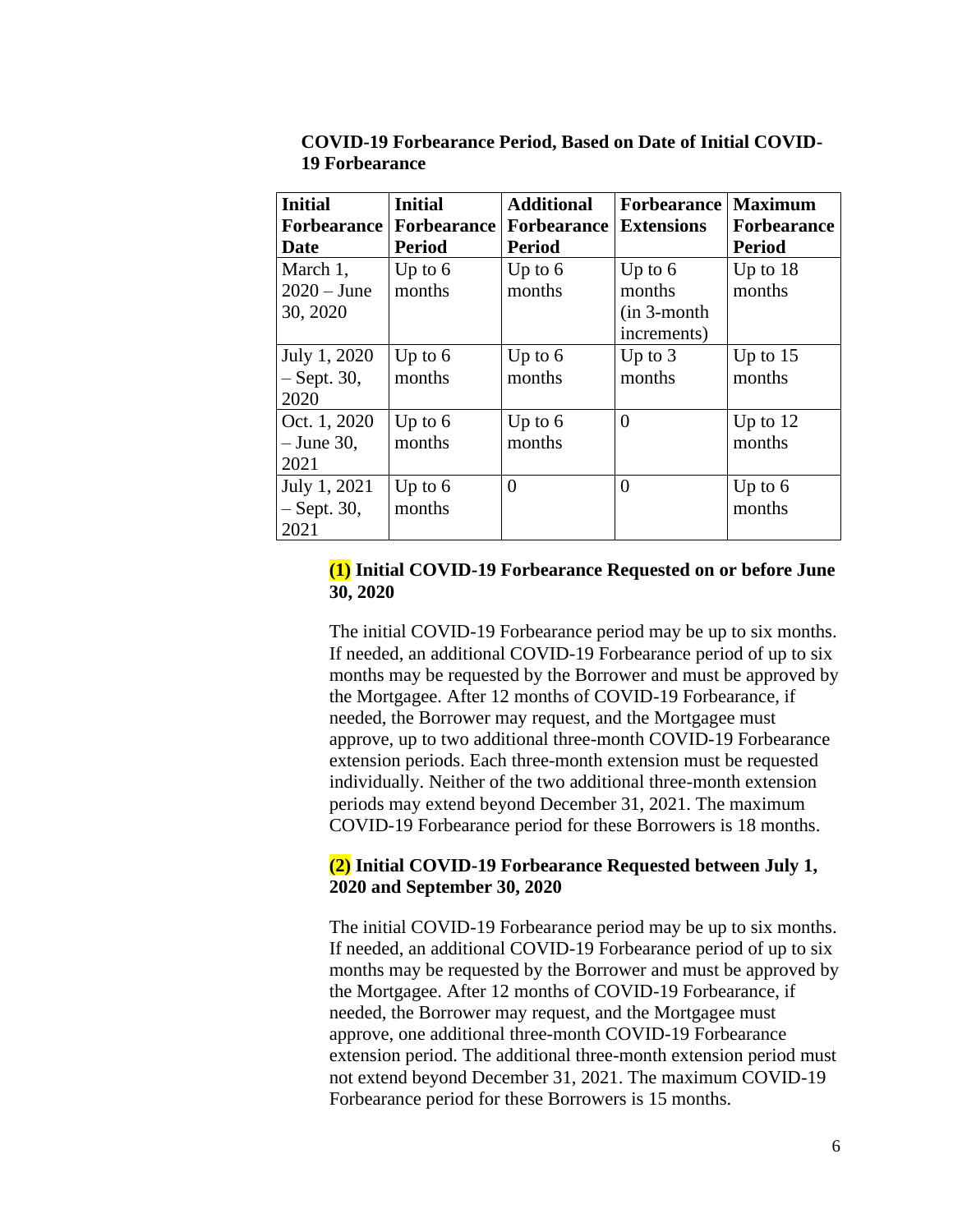## **(3) Initial COVID-19 Forbearance Requested between October 1, 2020 and June 30, 2021**

The initial COVID-19 Forbearance period may be up to six months. If needed, an additional COVID-19 Forbearance period of up to six months may be requested by the Borrower and must be approved by the Mortgagee. The COVID-19 Forbearance must not extend beyond June 30, 2022. The maximum COVID-19 Forbearance period for these Borrowers is 12 months.

## **(4) COVID-19 Forbearance Requested between July 1, 2021 and September 30, 2021**

The maximum COVID-19 Forbearance period for these Borrowers is six months. This COVID-19 Forbearance period must not extend beyond March 31, 2022.

## **(C) Reporting to Consumer Reporting Agencies of Borrowers on a COVID-19 Forbearance**

Any Borrower who is granted a COVID-19 Forbearance and is otherwise performing as agreed is not considered to be Delinquent for purposes of credit reporting.

FHA requires Mortgagees to comply with the credit reporting requirements of the Fair Credit Reporting Act (FCRA); however, FHA encourages Mortgagees to consider the impacts of COVID-19 on Borrowers' financial situations and any flexibilities a Mortgagee may have under the FCRA when taking any negative credit reporting actions.

## **ii. COVID-19 Advance Loan Modification (Pre-Waterfall Step)**

The Mortgagee must review eligible Borrowers for a COVID-19 Advance Loan Modification (COVID-19 ALM).

## **(A) Definition**

A COVID-19 ALM is a permanent change in one or more terms of a Borrower's Mortgage that achieves a minimum 25 percent reduction to the Borrower's monthly Principal & Interest (P&I) payment that does not require Borrower contact.

The COVID-19 ALM is not incentivized.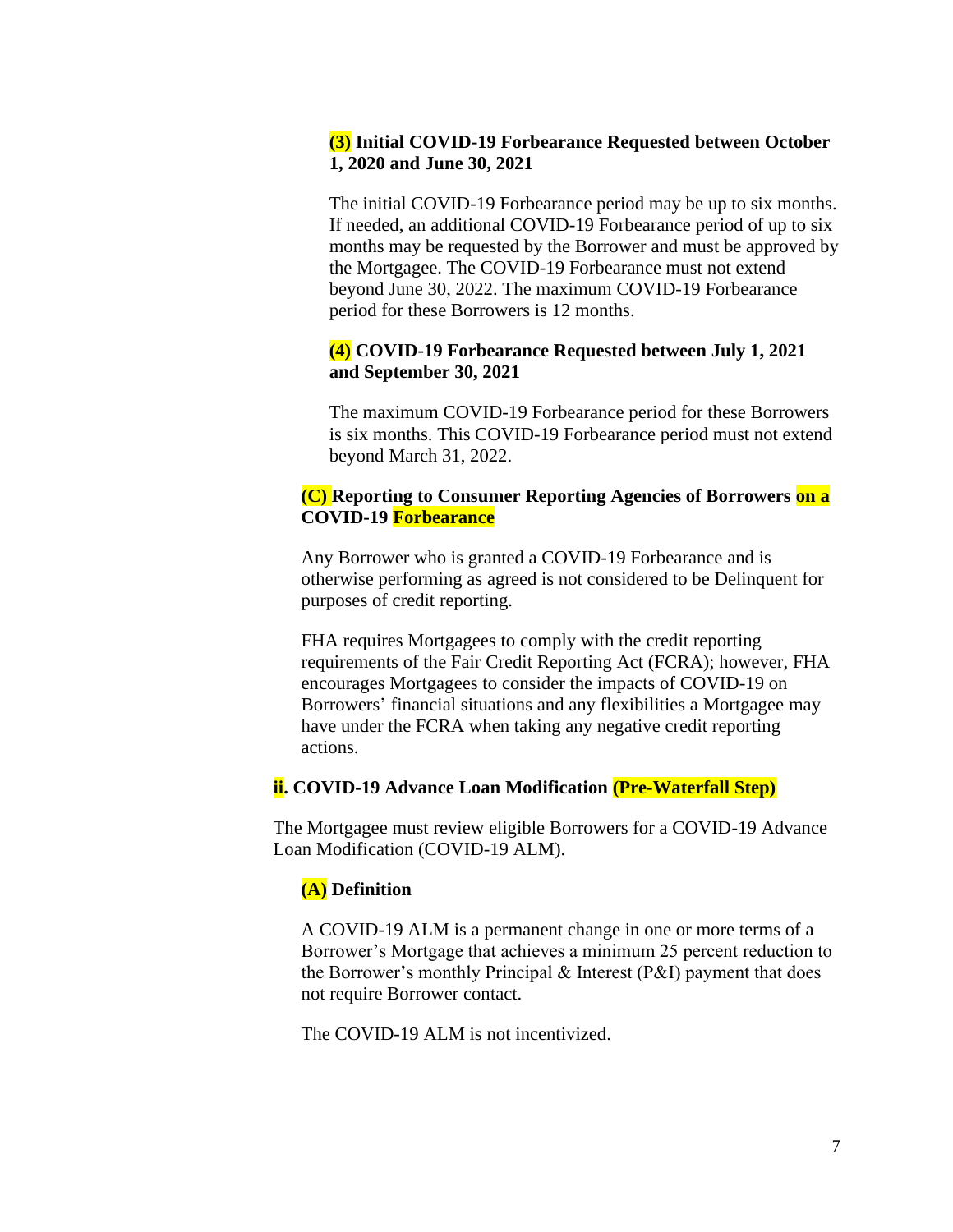# **(B) Eligibility**

The Property may be owner-occupied or non-owner occupied.

The Borrower must be 90 or more Days Delinquent.

A 30-year Loan Modification at the most recent Freddie Mac Weekly Primary Mortgage Market Survey (PMMS) Rate rounded to the nearest one-eighth of 1 percent (0.125 percent) will achieve a minimum 25 percent reduction in the Borrower's monthly P&I.

# **(C) Standard**

Mortgagees must review Borrowers for the COVID-19 ALM as follows:

- The Mortgagee must review all Borrowers on a COVID-19 Forbearance for a COVID-19 ALM within 30 Days of the expiration of the Forbearance.
- Borrowers who are 90 or more days delinquent and not on a COVID-19 Forbearance must be considered for a COVID-19 ALM through the termination of the COVID-19 National Emergency.
- No later than August 24, 2021, the Mortgagee must review the following Borrowers for a COVID-19 ALM where the Mortgagee has not yet sent out the final documents to the Borrower to complete a Loss Mitigation Option as of June 25, 2021:
	- o Borrowers who have exited or requested to exit their COVID-19 Forbearance;
	- o Borrowers whose COVID-19 Forbearance has expired or will expire by August 24, 2021; or
	- o Borrowers who were not on a COVID-19 Forbearance.

If the Borrower is eligible, the Mortgagee must:

- prepare and send out the Loan Modification documents to the Borrower; and
- provide a cover letter that includes:
	- o an explanation of terms including the modified Mortgage Payment amount;
	- o the date the next payment is due;
	- o a statement that no lump sum payment is required;
	- o a statement that if the Borrower does not accept this offer, this does not **prevent** them from obtaining another Loss Mitigation Option to bring their Mortgage current;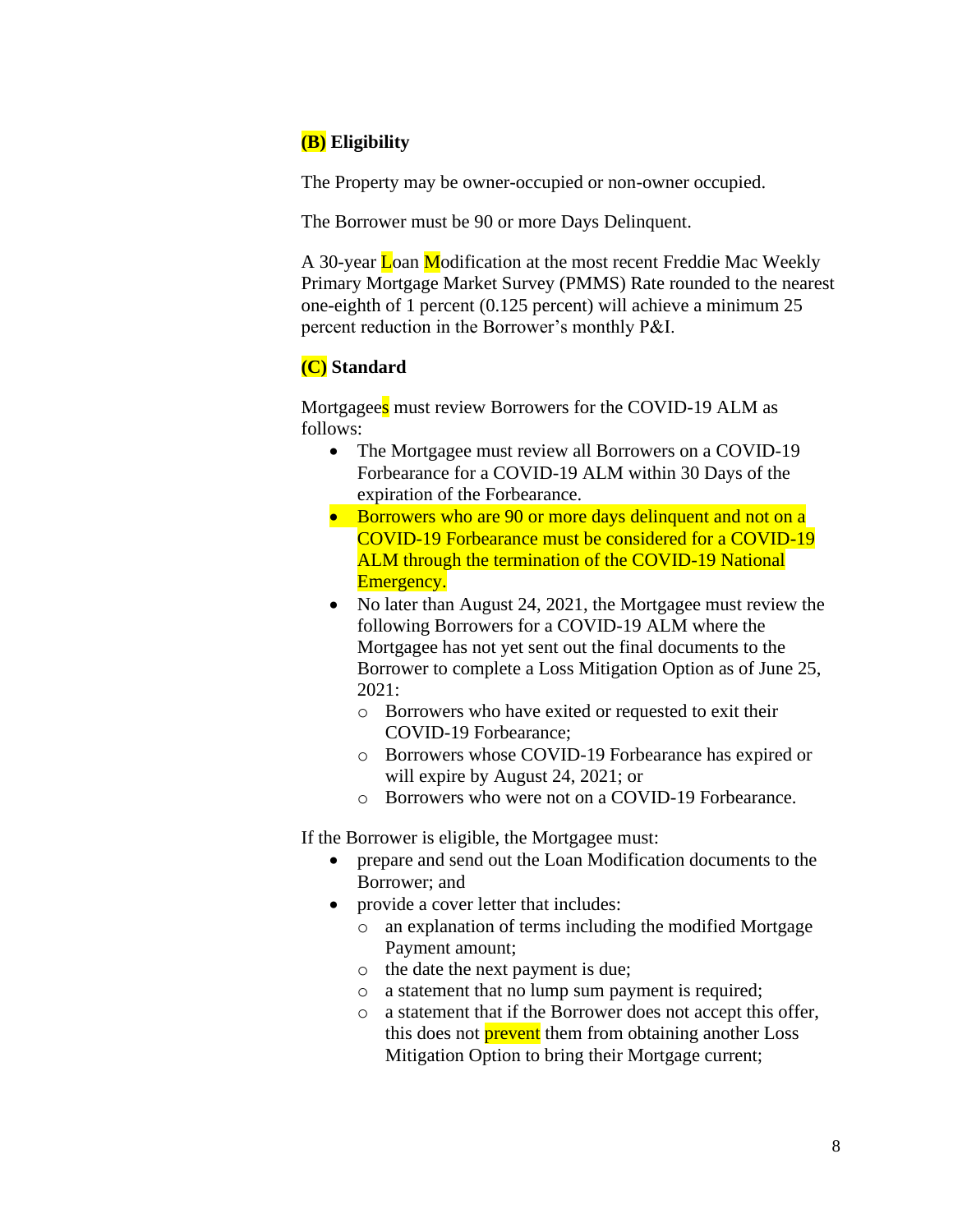- o a statement that the Borrower must sign and return the Loan Modification documents within 30 Days of receipt of the documents; and
- o information for the Borrower to contact the Mortgagee, if needed.

The Mortgagee does not have to contact the Borrower prior to reviewing the Borrower for the COVID-19 ALM or sending out the modification documents.

Borrowers who do not qualify for the COVID-19 ALM or who do not complete and return the signed COVID-19 ALM Loan Modification documents must be evaluated for the **COVID-19 Recovery Options**.

## **(D) Terms**

The Mortgagee must ensure that:

- the COVID-19 ALM achieves a minimum 25 percent P&I monthly payment reduction;
- the modified Mortgage is a fixed rate Mortgage;
- the interest rate of the modified Mortgage is the PMMS Rate rounded to the nearest one-eighth of 1 percent (0.125 percent);
- the term for the modified Mortgage is 360 months;
- the COVID-19 ALM only capitalizes arrearages, which refers to any amounts needed to bring the Borrower current and includes:
	- o unpaid accrued interest;
	- o Mortgagee advances for escrow items;
	- o projected escrow shortage amount;
	- o related legal fees and foreclosure and bankruptcy costs not higher than the foreclosure-related fees and costs HUD has identified as customary and reasonable; and
	- o Mortgagees may include an additional month in the total outstanding debt to be resolved to allow time for the Borrower to return the executed **Loan Modification** documents before the modified Mortgage Payment begins;
- the COVID-19 ALM fully reinstates the Mortgage; and
- all Late Charges, fees, and penalties are waived except that Mortgagees are not required to waive Late Charges, fees, and penalties, if any, accumulated prior to March 1, 2020.

HUD does not provide a model for COVID-19 ALM documents, but the Mortgagee must ensure the FHA-insured Mortgage remains in first lien position and is legally enforceable.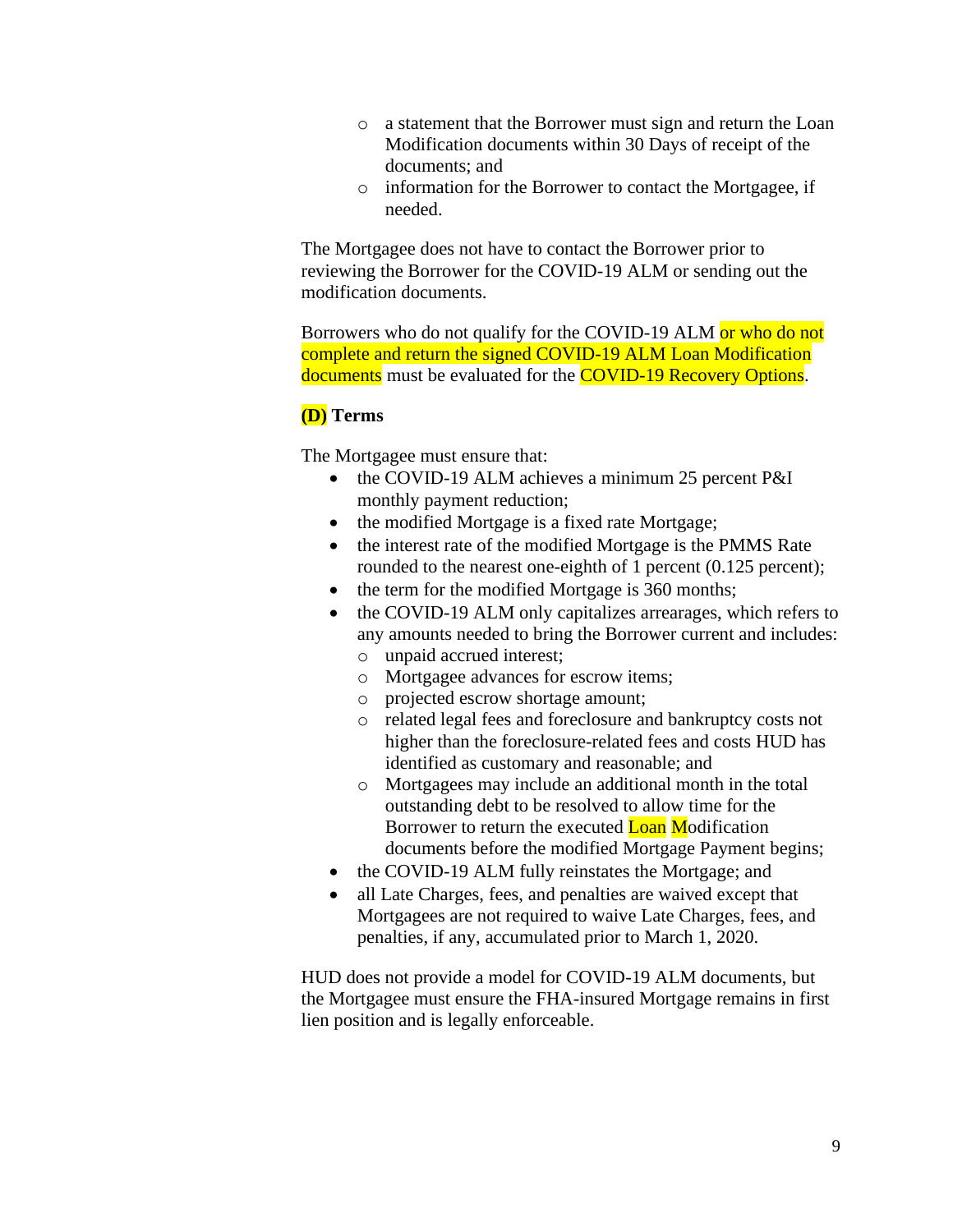#### **(E) Required Documentation**

#### **(1) Servicing File**

For those Borrowers that were sent an offer for a COVID-19 ALM, a copy of the cover letter and Loan Modification documents must be retained in the Servicing File.

Mortgagees are not required to note in each individual Borrower's file if the Borrower does not qualify for the COVID-19 ALM.

#### **(2) Reporting to HUD**

The Mortgagee must report the use of the COVID-19 ALM in SFDMS using Default Reason Code 055 and Default Status Code 3A – Advance Modification Started.

If the Borrower does not return the executed documents within 30 Days, the Mortgagee must report Default Status Code AQ – Option Failure.

The Mortgagee must report the characteristics of the nonincentivized COVID-19 ALM, including the rate and term, in FHAC within **90** Days of the executed COVID-19 ALM.

### **iii. COVID-19 Recovery Loss Mitigation Options**

#### **(A) Definition**

The COVID-19 Recovery Loss Mitigation Options (COVID-19 Recovery Options) provide Borrowers impacted, directly or indirectly, by COVID-19 with options to bring their Mortgage current and may reduce the P&I portion of their monthly Mortgage Payment to reduce the risk of re-default and assist in the broader COVID-19 recovery.

The COVID-19 Recovery Options are not incentivized for Mortgagees.

#### **(B) Standard**

The Mortgagee must review eligible Borrowers for the COVID-19 Recovery Options. Eligible Borrowers may receive more than one COVID-19 Recovery Option.

#### **(1) Borrowers who were on a COVID-19 Forbearance**

The Mortgagee must review all Borrowers who were on a COVID-19 Forbearance for the **COVID-19 Recovery Options** after the completion or expiration of the Borrower's forbearance period.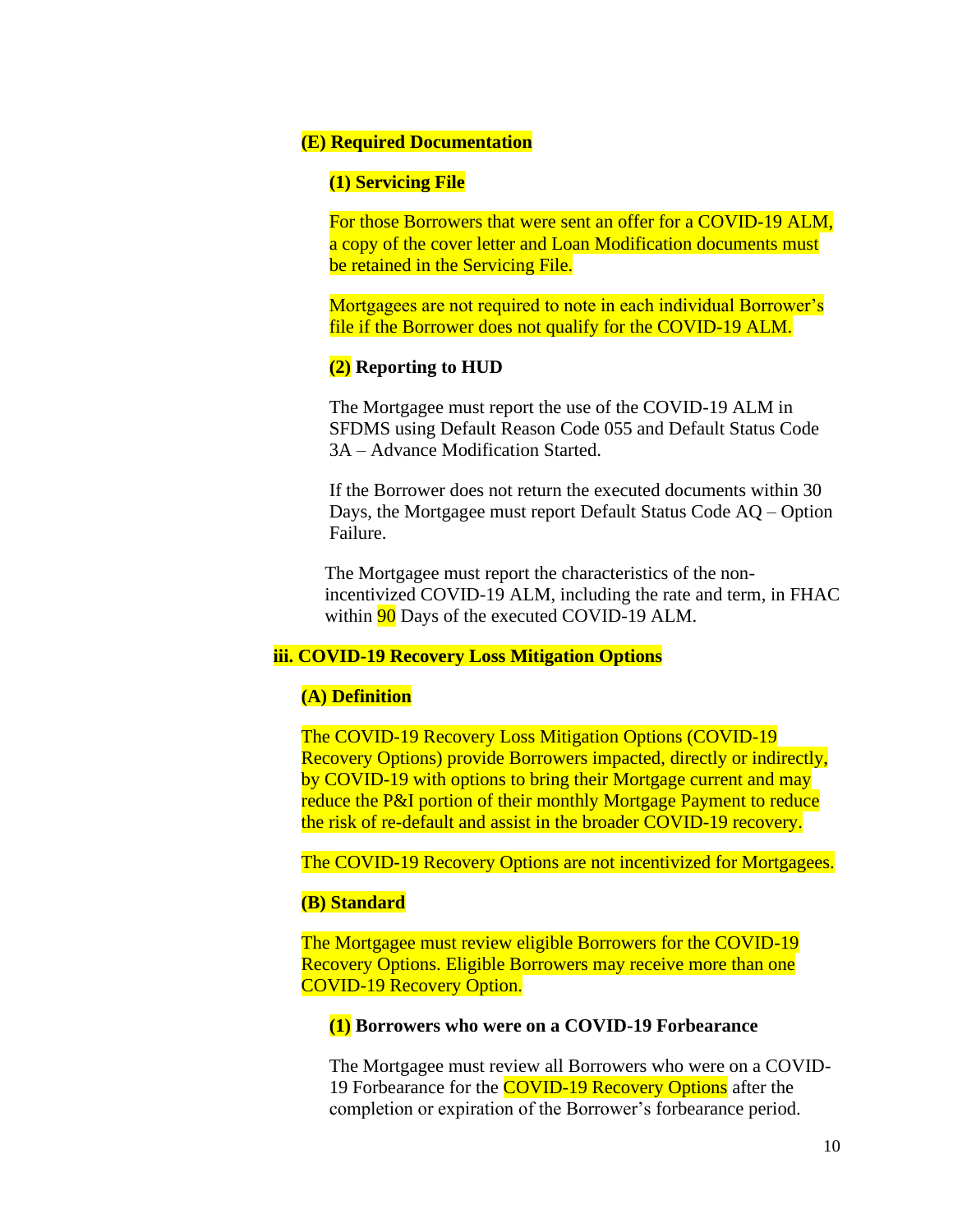Mortgagees may review the Borrower for the COVID-19 Recovery Options prior to the completion or expiration of the Borrower's forbearance period. A Borrower does not need to exit their forbearance to be reviewed for the COVID-19 Recovery Options.

The Mortgagee must complete a loss mitigation option for these Borrowers no later than 120 Days from the earlier of the date of completion or expiration of the forbearance. The 120-Day period to complete a loss mitigation option includes the COVID-19 ALM. For Home Disposition Options, a signed Approval to Participate (ATP) Agreement (form HUD-90045) or a signed DIL Agreement will meet this requirement.

#### **(2) Borrowers who were not on a COVID-19 Forbearance**

The Mortgagee must review all Borrowers who did not participate on a COVID-19 Forbearance for the COVID-19 Recovery Options when the Borrower is 90 or more Days Delinquent and the Borrower affirms they have been negatively impacted by COVID-19. These Borrowers may request COVID-19 loss mitigation assistance through the termination of the COVID-19 National Emergency.

The Mortgagee must complete a loss mitigation option for these Borrowers no later than 120 Days from the date of the Borrower's request for loss mitigation assistance. The 120-Day period to complete a loss mitigation option includes the COVID-19 ALM. For Home Disposition Options, a signed ATP Agreement (form HUD-90045) or a signed DIL Agreement will meet this requirement.

The Mortgagee must document the date of the request for loss mitigation assistance in the Servicing File.

#### **(3) Re-Review of Borrowers**

The Mortgagee must re-review the following Borrowers and implement the COVID-19 Recovery Options no later than October 21, 2021, if:

- the Mortgagee has not yet sent out the final documents to the Borrower to complete one of the COVID-19 Home Retention Options found in ML 2021-05 as of August 22, 2021;
- the Borrower was not eligible for a COVID-19 Home Retention Option; or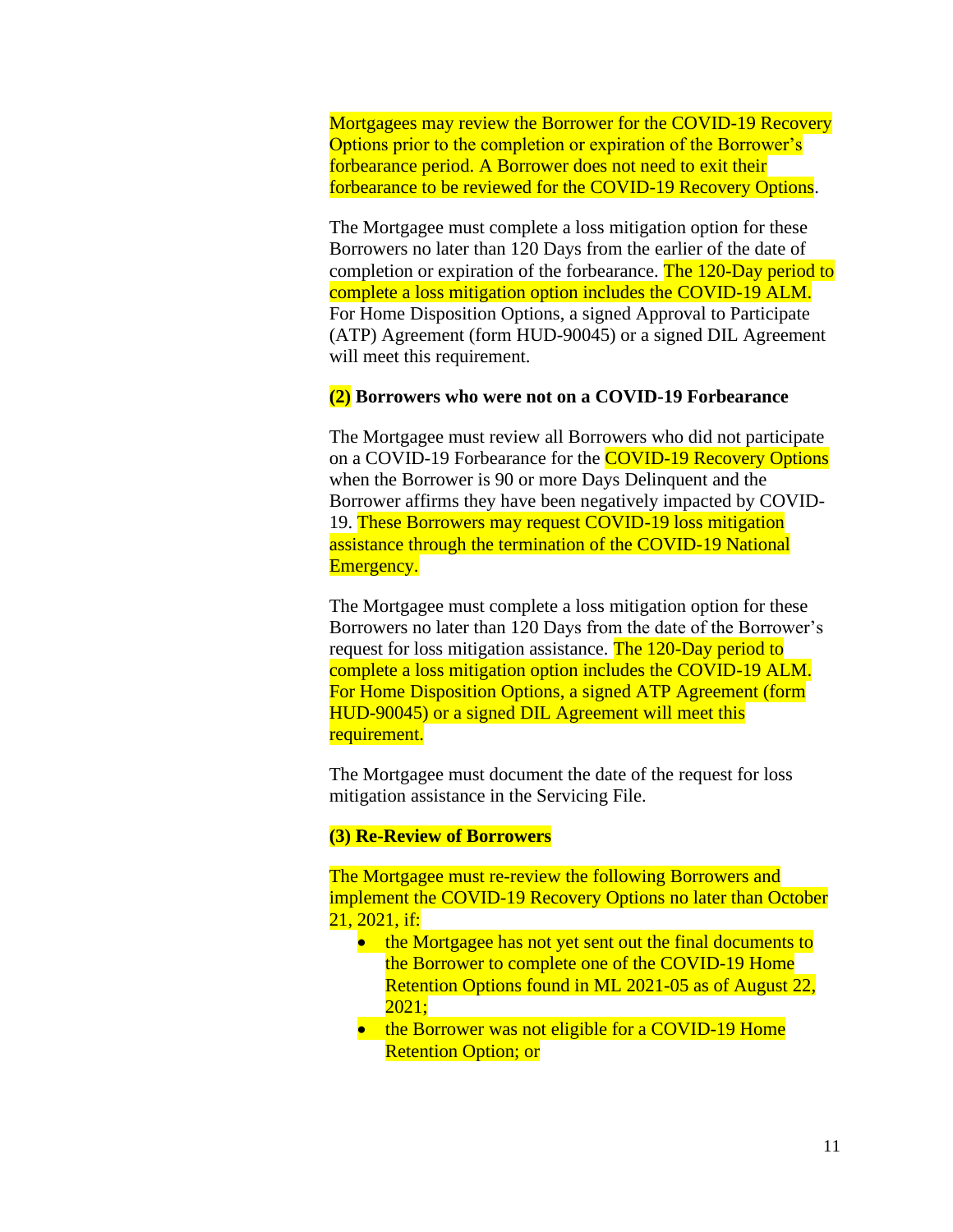• the Borrower became Delinquent due to the COVID-19 pandemic after reinstating using a COVID-19 Home **Retention Option.** 

The Mortgagee has 120 Days to complete a loss mitigation action.

#### **(4) Homeowner Assistance Fund**

The Mortgagee must inform the Borrower, utilizing any available method of communication, that they can apply for the Department of Treasury's Homeowner Assistance Fund (HAF), if HAF is available in their jurisdiction.

As permitted by the jurisdiction's HAF program, HAF funds may be used in connection with the Borrower's FHA-insured Mortgage or any Partial Claim Mortgage in a manner consistent with the respective mortgage documents and FHA requirements.

### **(C) COVID-19 Recovery Home Retention Options**

A Trial Payment Plan (TPP) is not required for a Borrower to be eligible for the **COVID-19 Recovery Options.** 

## **(1) COVID-19 Recovery Standalone Partial Claim**

The COVID-19 Recovery Standalone Partial Claim reinstates the Mortgage through the use of a Partial Claim for Borrowers impacted by COVID-19 who are able to resume their Mortgage Payments.

The Mortgagee must evaluate Owner-Occupant Borrowers impacted by COVID-19 for a COVID-19 Recovery Standalone Partial Claim.

### **(a) Eligibility**

The Mortgagee must ensure that:

- the Borrower indicates they have the ability to resume making on-time Mortgage Payments; and
- the Property is owner-occupied.

### **(b) Terms**

The Mortgagee must ensure that:

- the COVID-19 Recovery Standalone Partial Claim fully reinstates the Mortgage;
- the COVID-19 Recovery Standalone Partial Claim amount includes only arrearages, which refers to any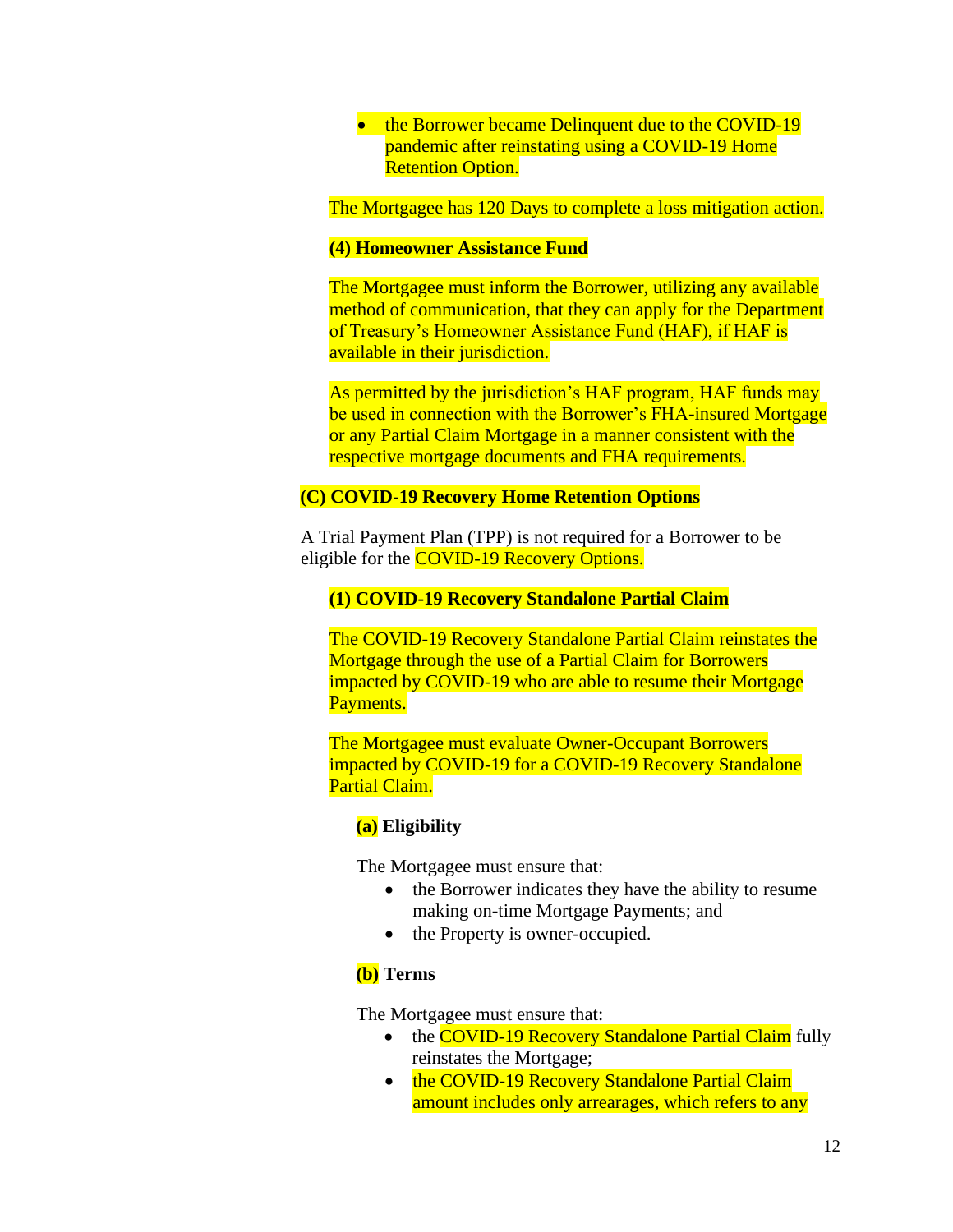amounts needed to bring the Borrower current and includes:

- Mortgagee advances for escrow items;
- projected escrow shortage amount; and
- related legal fees and foreclosure and bankruptcy costs not higher than the foreclosure-related fees and costs HUD has identified as customary and reasonable; and
- for a COVID-19 Recovery Standalone Partial Claim, the Partial Claim must not exceed 25 percent of the unpaid principal balance as of the date of Default at the time of payment of the initial Partial Claim less any previous Partial Claims paid.
	- o The Mortgagee must first calculate 25 percent of the unpaid principal balance as of the date of Default at the time of payment of the initial Partial Claim.
	- o The Mortgagee must then subtract any previous Partial Claims paid to determine the available Partial Claim amount that can be used for the COVID-19 Recovery Standalone Partial Claim.

Mortgagee must ensure that all Late Charges, and penalties are waived. Mortgagees are not required to waive Late Charges, and penalties, if any, accumulated prior to March 1, 2020.

Eligible Borrowers may receive more than one COVID-19 Recovery Standalone Partial Claim.

## **(c) Document Delivery Requirements**

The Mortgagee must submit all required documentation for COVID-19 Recovery Standalone Partial Claims as listed under [FHA-HAMP Loan Documents](https://www.hud.gov/program_offices/administration/hudclips/handbooks/hsgh) (III.A.2.k.v(H)), except that no TPP is required.

The Mortgagee is automatically granted a 90-Day extension to the six-month deadline for the recorded Mortgage.

If a Mortgagee experiences additional delays out of their control, including past the automatic 90-Day extension for the recorded Mortgage, that impact delivery of the Partial Claim documents, Mortgagees may file requests for an additional extension in accordance with [Requests for Extensions of Time](https://www.hud.gov/program_offices/administration/hudclips/handbooks/hsgh)  [for Delivery of Partial Claim Documents](https://www.hud.gov/program_offices/administration/hudclips/handbooks/hsgh)  $(III.A.2.k.v(H)(7))$ .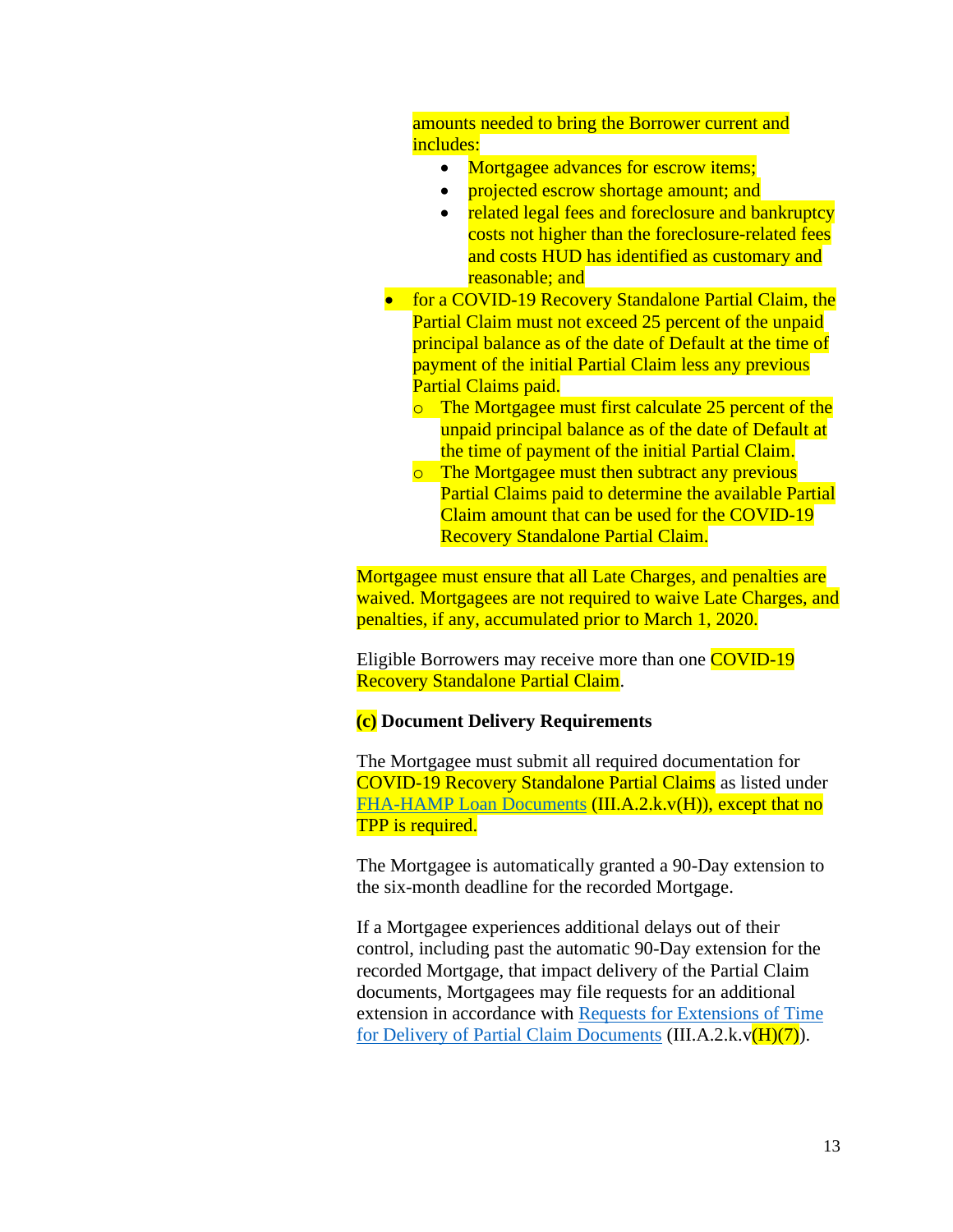#### **(d) Required Documentation**

#### *(i)* **Servicing/Claim Review File**

The Mortgagee must retain the following in the Servicing File and the Claim Review File:

- a copy of the executed Partial Claim promissory Note and subordinate Mortgage;
- evidence that the Mortgage was timely submitted for recording; and
- the date the Mortgagee received the executed Partial Claim documents from the Borrower and the date the subordinate Mortgage was sent to be recorded.

## *(ii)* **Reporting to HUD**

The Mortgagee must report the use of a COVID-19 Recovery Standalone Partial Claim in SFDMS.

### **(2) COVID-19 Recovery Modification**

For Borrowers who do not meet the requirements for a COVID-19 Recovery Standalone Partial Claim, the Mortgagee must review the Borrower for the COVID-19 Recovery Modification.

#### **(a) Definition**

The COVID-19 Recovery Modification is a 360-month Loan Modification, which must include a Partial Claim, if Partial Claim funds are available. The COVID-19 Recovery Modification targets a reduction in the P&I portion of the Borrower's monthly Mortgage Payment.

The Target Payment of the COVID-19 Recovery Modification is a payment that achieves a 25 percent reduction to the P&I portion of the Borrower's monthly Mortgage Payment.

#### **(b) Eligibility**

The Mortgagee must ensure that:

- the Borrower indicates they have the ability to make the modified Monthly Payment; and
- the Property is owner-occupied.

Eligible Borrowers may receive more than one COVID-19 Recovery Modification.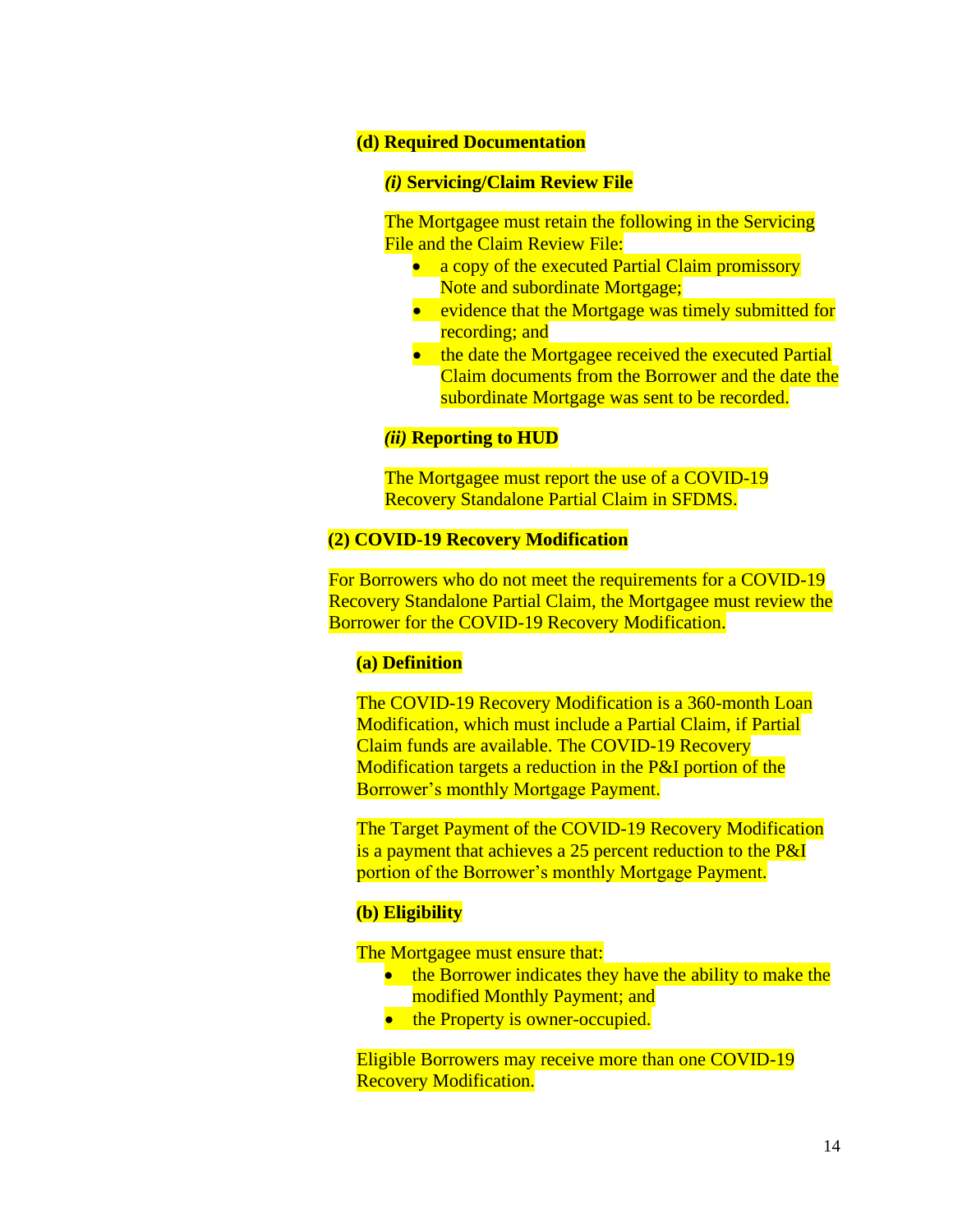#### **(c) Standard**

To arrive at the Target Payment, the Mortgagee must apply the following steps until the Target Payment is achieved. No income documentation is required to calculate the Borrower's modified monthly Mortgage Payment.

### **Step 1 – Calculate Partial Claim Availability**

The Mortgagee must determine the maximum Partial Claim amount available for a COVID-19 Recovery Modification.

For a Partial Claim as part of a COVID-19 Recovery Modification, the Partial Claim must not exceed 25 percent of the unpaid principal balance as of the date of Default at the time of payment of the initial Partial Claim less any previous Partial Claims paid.

- The Mortgagee must first calculate 25 percent of the unpaid principal balance as of the date of Default at the time of payment of the initial Partial Claim.
- The Mortgagee must then subtract any previous Partial Claims paid to determine the available Partial Claim amount that can be used for the COVID-19 Recovery Modification.

## **Step 2 – Arrearages**

The Mortgagee must calculate the arrearages. Arrearages refers to any amounts needed to bring the Borrower current and includes:

- unpaid accrued interest;
- Mortgagee advances for escrow items;
- projected escrow shortage amount; and
- related legal fees and foreclosure and bankruptcy costs not higher than the foreclosure-related fees and costs HUD has identified as customary and reasonable.

Mortgagees may include an additional month in the total outstanding debt to be resolved to allow time for the Borrower to return the executed Loan Modification documents before the modified Mortgage Payment.

The Mortgagee must ensure that all Late Charges and penalties are waived. Mortgagees are not required to waive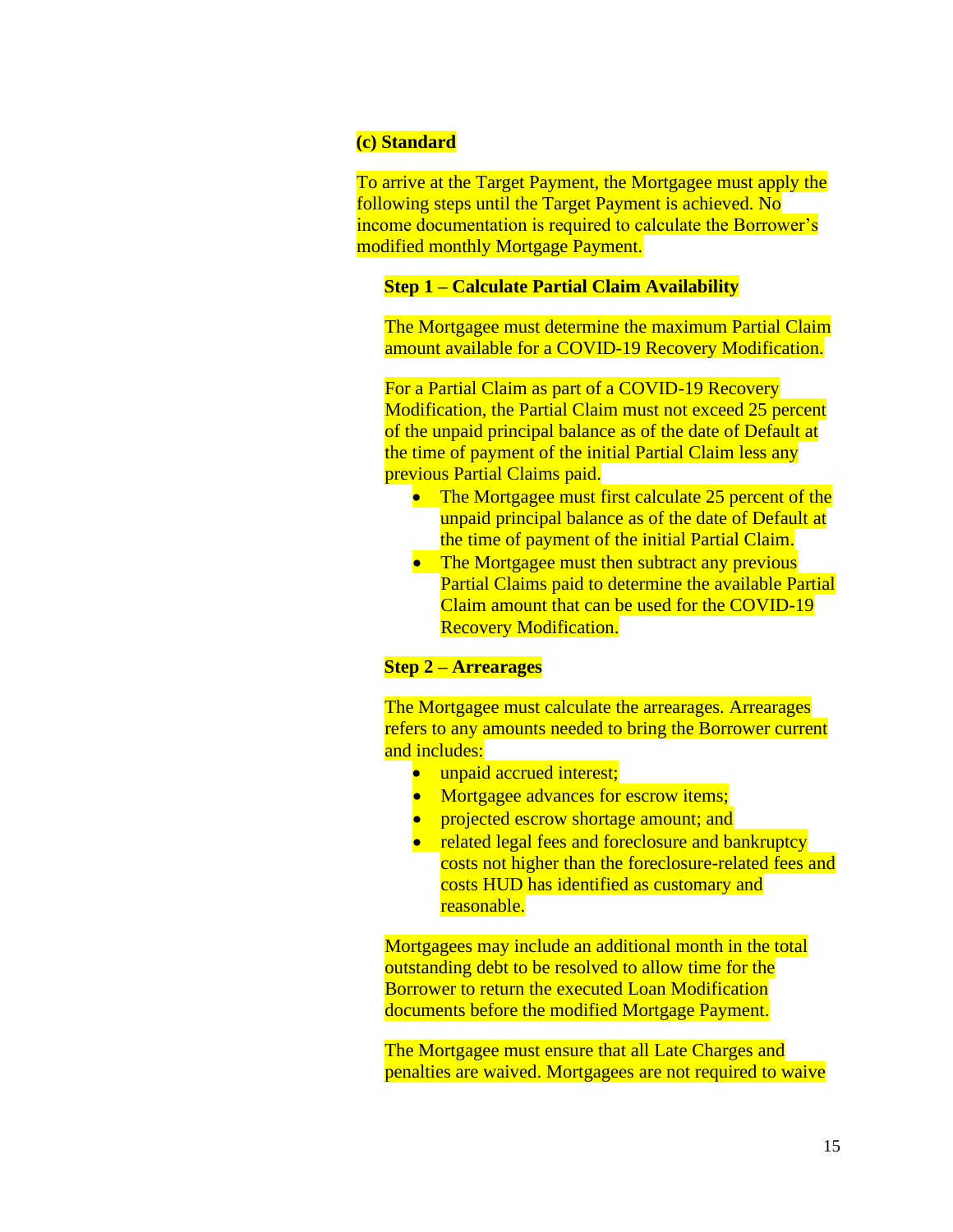Late Charges and penalties, if any, accumulated prior to March 1, 2020.

#### **Step 3 – Modify the Rate and Term of the Mortgage**

The modified Mortgage is a 360-month Loan Modification, which must include a Partial Claim, if Partial Claim funds are available.

The Mortgagee must first apply available Partial Claim funds toward the arrearages. If the Partial Claim funds are insufficient to cure the arrearages, then the Mortgagee must capitalize the remaining arrearages into the modified Mortgage.

The Mortgagee must then extend the term to 360 months and calculate the modified Mortgage Payment. The interest rate of the modified Mortgage is no greater than the most recent PMMS Rate for 30-year fixed rate conforming Mortgages (U.S. average), rounded to the nearest one-eighth of 1 percent (0.125 percent) as of the date the Borrower is offered a COVID-19 Recovery Modification.

### **Step 4 – Principal Deferment**

If the Target Payment is not achieved, the Mortgagee must apply the remaining Partial Claim funds, if any, as a principal deferment, to achieve the Target Payment with the modified Mortgage.

## **Step 5 – Target Payment Not Achieved**

If the Mortgagee cannot achieve the Target Payment using the above steps, then the Mortgagee must offer the Borrower the lowest monthly P&I payment achieved under the COVID-19 Recovery Modification. If the Borrower affirms that they can make the offered payment, then the Mortgagee must complete that option.

#### **(d) Terms**

The Mortgagee must ensure that:

- the modified Mortgage is a fixed rate Mortgage;
- the interest rate of the modified Mortgage is no greater than the most recent PMMS Rate for 30-year fixed rate conforming Mortgages (U.S. average), rounded to the nearest one-eighth of 1 percent (0.125 percent) as of the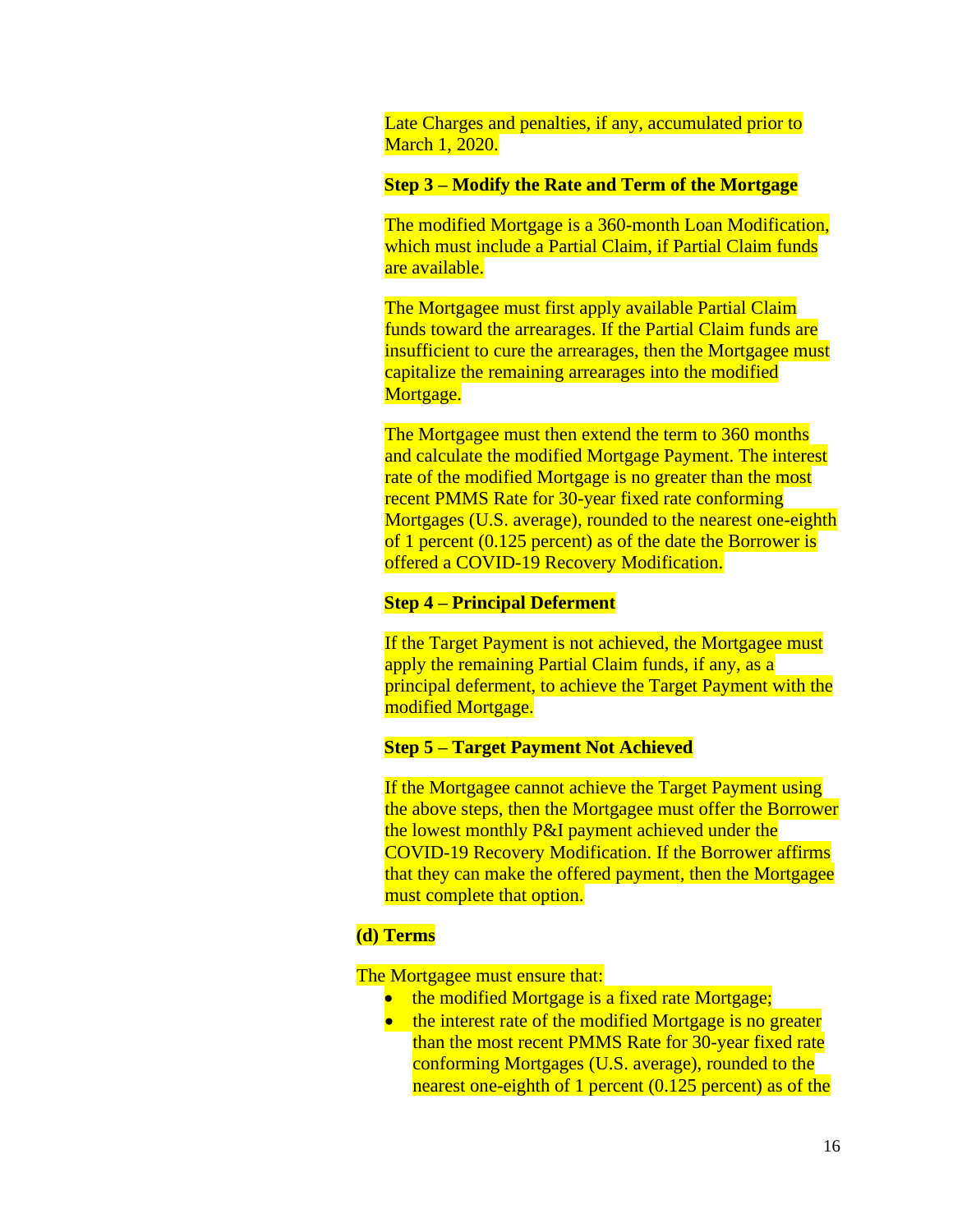date the Borrower is offered the COVID-19 Recovery Modification;

- the Partial Claim, as part of a COVID-19 Recovery Modification, does not exceed 25 percent of the unpaid principal balance as of the date of Default at the time of payment of the initial Partial Claim less any previous Partial Claims paid;
- the COVID-19 Recovery Modification fully reinstates the Mortgage including all arrearages; and
- the FHA-insured modified Mortgage remains in first lien position and is legally enforceable.

HUD does not provide model documents for the COVID-19 Recovery Modification.

#### **(e) Document Delivery Requirements**

The Mortgagee must submit all required documentation for COVID-19 Partial Claims as listed under [FHA-HAMP Loan](https://www.hud.gov/program_offices/administration/hudclips/handbooks/hsgh)  [Documents](https://www.hud.gov/program_offices/administration/hudclips/handbooks/hsgh) (III.A.2.k.v(H)), except no TPP is required.

The Mortgagee is automatically granted a 90-Day extension to the six-month deadline for the recorded Mortgage.

If a Mortgagee experiences additional delays out of their control, including past the automatic 90-Day extension for the recorded Mortgage, that impact delivery of the Partial Claim documents, Mortgagees may file requests for an additional extension in accordance with Requests for Extensions of Time [for Delivery of Partial Claim Documents](https://www.hud.gov/program_offices/administration/hudclips/handbooks/hsgh) (III.A.2.k.v(H)(7)).

#### **(f) Required Documentation**

### *(i)* **Servicing/Claim Review File**

The Mortgagee must retain the following in the Servicing File and the Claim Review File:

- a copy of the executed Partial Claim promissory Note, if applicable, and subordinate Mortgage;
- evidence that the Mortgage was timely submitted for recording; and
- the date the Mortgagee received the executed Partial Claim documents from the Borrower and the date the subordinate Mortgage was sent to be recorded.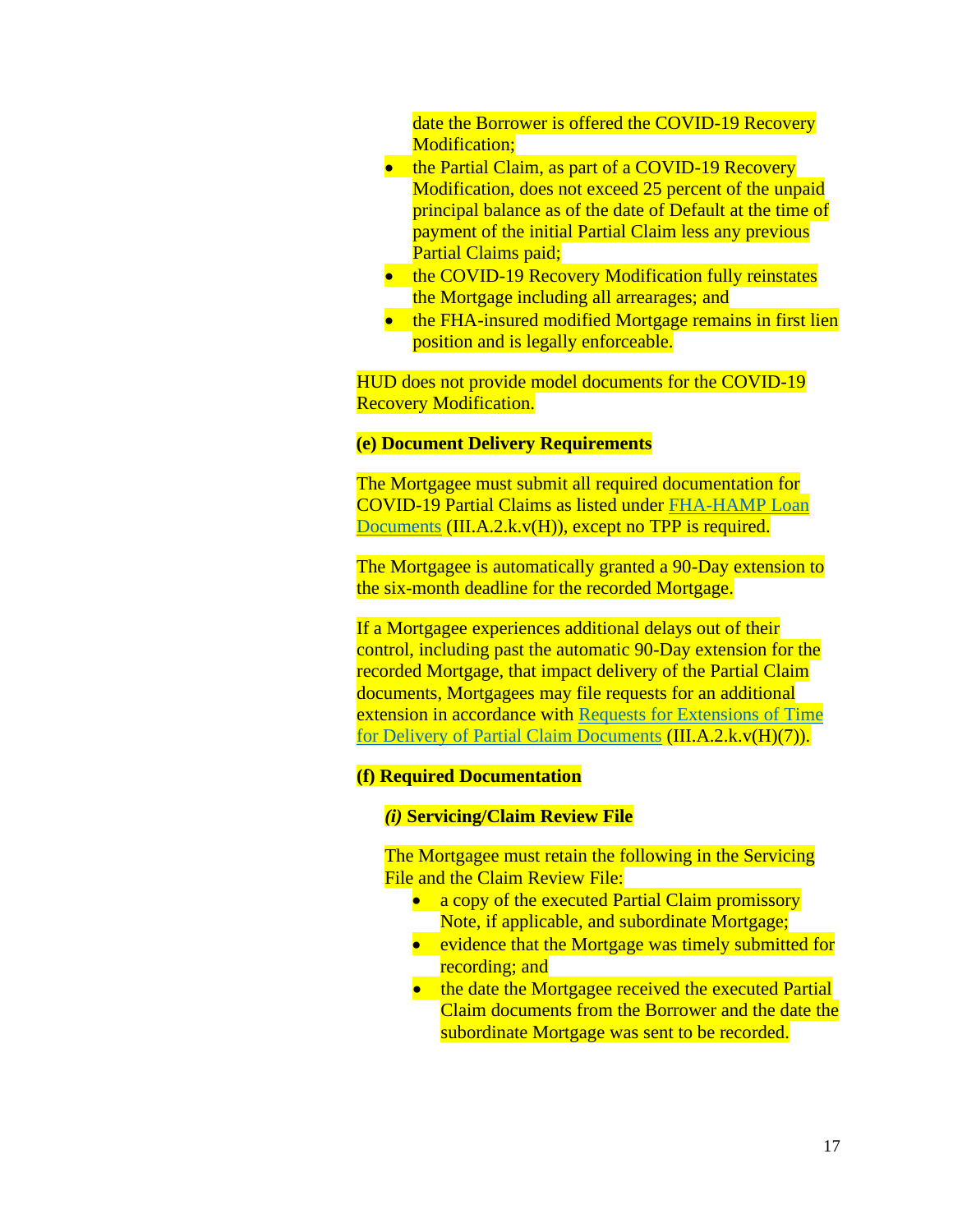## *(ii)* **Reporting to HUD**

The Mortgagee must report the use of the COVID-19 Recovery Modification in SFDMS as follows:

- Default Status Code 61 Recovery Modification Started with a Partial Claim, or
- Default Status Code 38 Recovery Modification Started without a Partial Claim.

The Mortgagee must report the characteristics of all COVID-19 Recovery Modifications, including the rate and term, in FHAC within 90 Days of the executed COVID-19 Recovery Modification.

## **(3) COVID-19 Recovery Non-Occupant Loan Modification**

The Mortgagee must review Non-Occupant Borrowers for a COVID-19 Recovery Non-Occupant Loan Modification.

#### **(a) Definition**

The COVID-19 Recovery Non-Occupant Loan Modification is a rate and term loan modification.

### **(b) Eligibility**

The Mortgagee must ensure that:

- the Borrower indicates they have the ability to make the modified Mortgage Payments; and
- the Property is not owner-occupied. The Property can be used as a Rental Property, Secondary Residence, or Vacation Home for the Borrower.

## **(c) Terms**

The Mortgagee must modify the Mortgage as follows:

- The Mortgagee must ensure that all Late Charges, fees, and penalties are waived except that Mortgagees are not required to waive Late Charges, fees, and penalties, if any, accumulated prior to March 1, 2020.
- The Mortgagee must only capitalize into a **COVID-19** Recovery Non-Occupant Loan Modification:
	- o arrearages for unpaid accrued interest;
	- o Mortgagee advances for escrowed items;
	- o an escrow shortage that falls below the target balance, calculated during an escrow analysis, that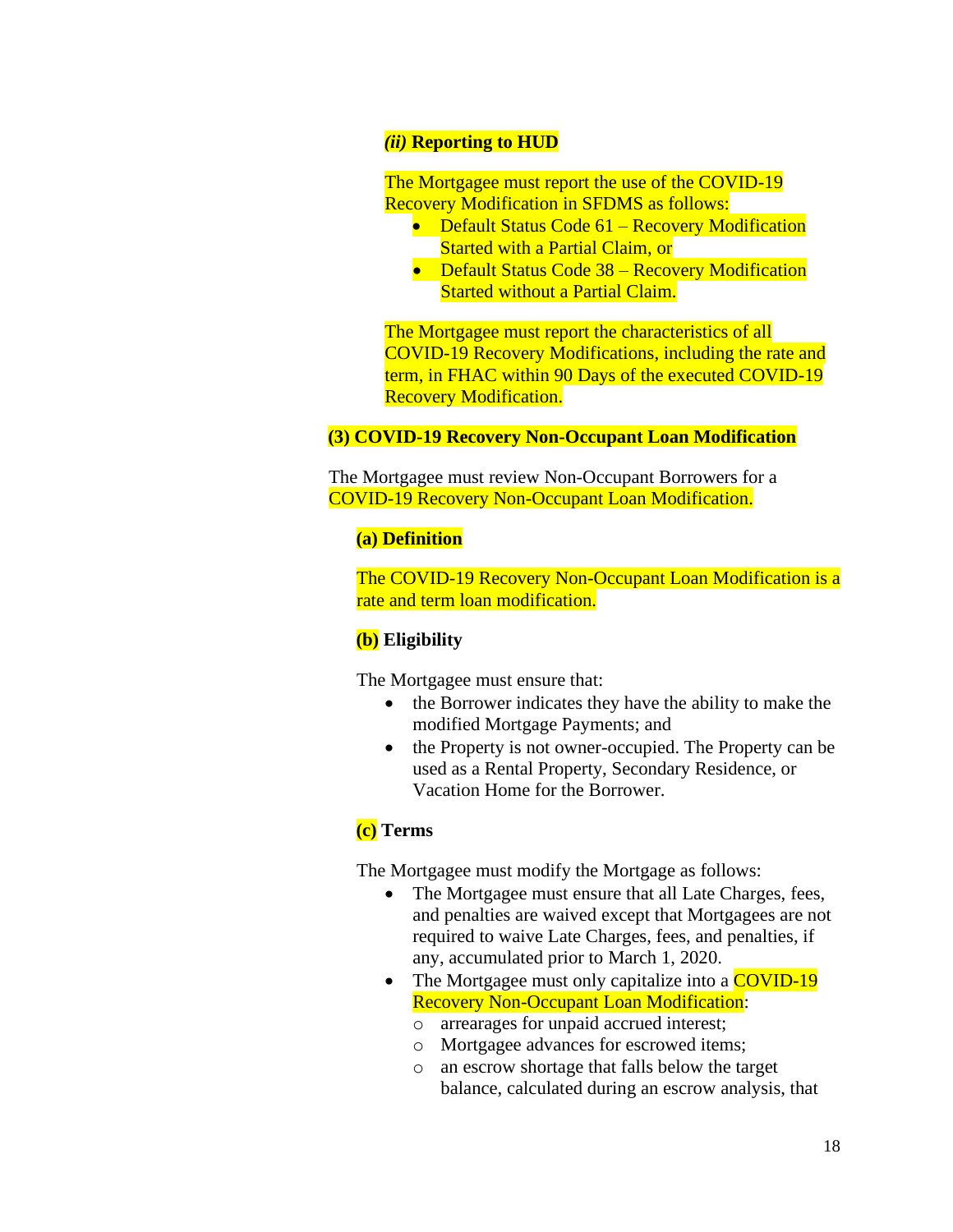exceeds the amount of the Mortgagee's advances already capitalized in the modified Mortgage; and

- o related legal fees and foreclosure and bankruptcy costs not higher than the foreclosure-related fees and costs HUD has identified as customary and reasonable.
- The Mortgagee must ensure that the **COVID-19 Recovery Non-Occupant Loan Modification** fully reinstates the Mortgage.
- The Mortgagee must ensure that the modified Mortgage is a fixed rate Mortgage.
- The Mortgagee must ensure the interest rate of the modified Mortgage is no greater than the most recent PMMS Rate for 30-year fixed rate conforming Mortgages (U.S. average), rounded to the nearest oneeighth of 1 percent (0.125 percent), as of the date the Borrower is offered a permanent COVID-19 Recovery Non-Occupant Loan Modification.
- The Mortgagee must ensure that the term for the modified Mortgage is 360 months.
	- o The term may be less than 360 months if requested by the Borrower.
- The Borrower's total monthly Mortgage Payment may increase.
- HUD does not provide a model for **COVID-19 Recovery** Non-Occupant Loan Modification documents, but the Mortgagee must ensure the FHA-insured Mortgage remains in first lien position and is legally enforceable.
- Mortgagees may include an additional month in the total outstanding debt to be resolved.

If Borrowers re-default due to COVID-19, they may receive more than one COVID-19 Recovery Non-Occupant Loan Modification.

## **(d) Required Documentation**

## *(i)* **Servicing File**

The Mortgagee must retain the following in the Servicing File:

- a copy of the rental agreement for each rental unit, if applicable;
- a written statement from the Borrower stating:
	- o that they are the landlord of the Property and their renter is impacted, directly or indirectly, by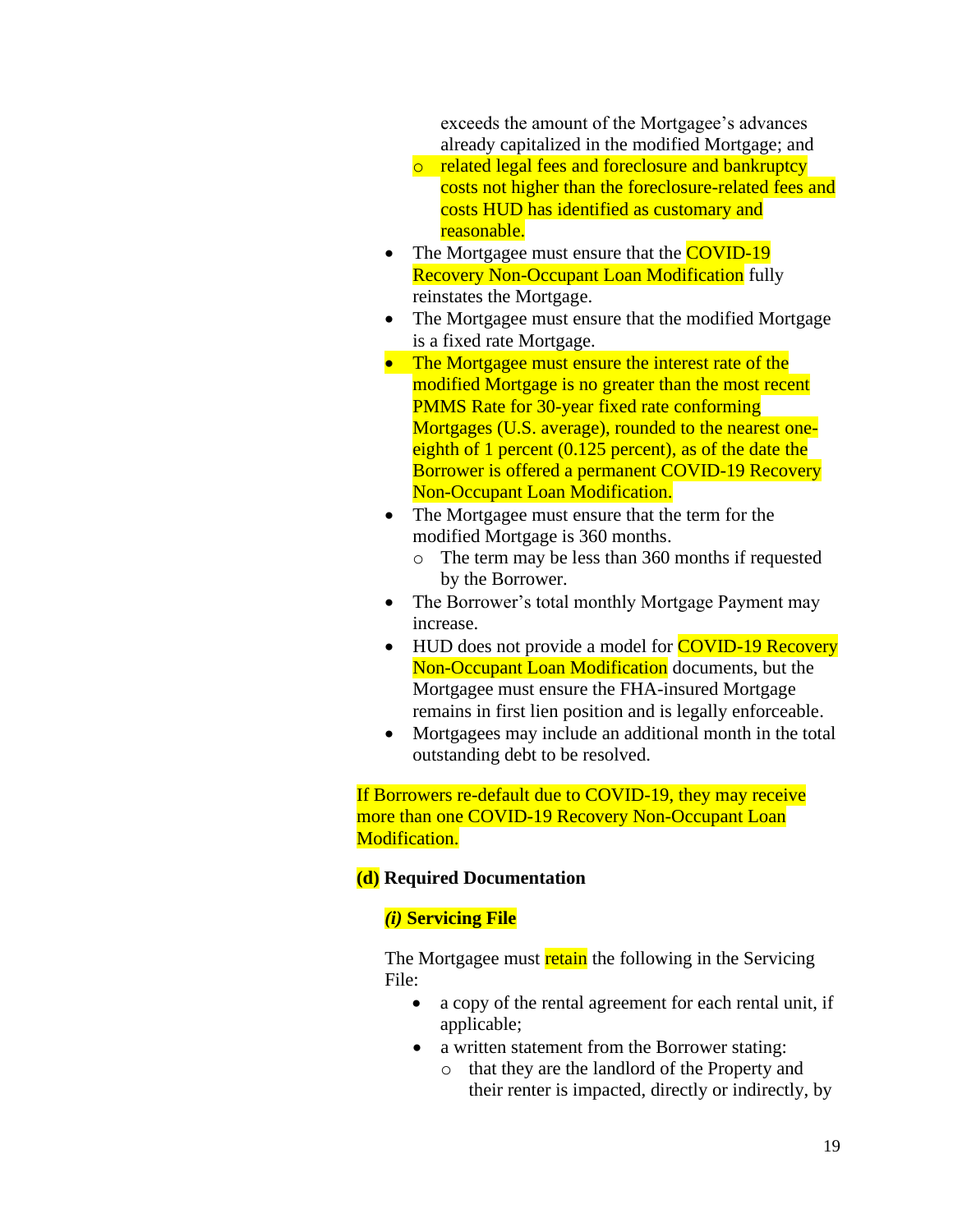the COVID-19 pandemic and is either unable to make rent payments or has vacated the Property; or

- o that the Property is used as a Secondary Residence or a Vacation Home for the Borrower; and
- evidence that the Mortgage was timely submitted for recording.

## *(ii)* **Reporting to HUD**

The Mortgagee must report the use of a COVID-19 Recovery Non-Occupant Loan Modification in SFDMS.

The Mortgagee must report the characteristics of COVID-19 Recovery Non-Occupant Loan Modifications, including the rate and term, in FHAC within 90 Days of the executed COVID-19 Recovery Modification.

#### **(D) COVID-19 Home Disposition Options**

Mortgagees must review Borrowers that do not qualify for the COVID-19 Recovery Home Retention Options for the COVID-19 Home Disposition Options. The COVID-19 Home Disposition Options are available to Owner-Occupant and Non-Occupant Borrowers.

### **(1) COVID-19 Pre-Foreclosure Sale**

### **(a) Definition**

A COVID-19 Pre-Foreclosure Sale (COVID-19 PFS), also known as a Short Sale, refers to the sale of real estate that generates proceeds that are less than the amount owed on the Property and through which the lien holders agree to release their liens and forgive the deficiency balance on the real estate. A COVID-19 PFS is available to Borrowers who are experiencing a hardship affecting their ability to sustain the Mortgage due to COVID-19.

### **(b) Eligibility**

The Mortgagee must ensure that:

- the Borrower indicates a financial hardship due to COVID-19 affecting their ability to sustain the Mortgage;
- the Borrower does not qualify for any COVID-19 **Recovery Home Retention Option; and**
- the Property is not condemned.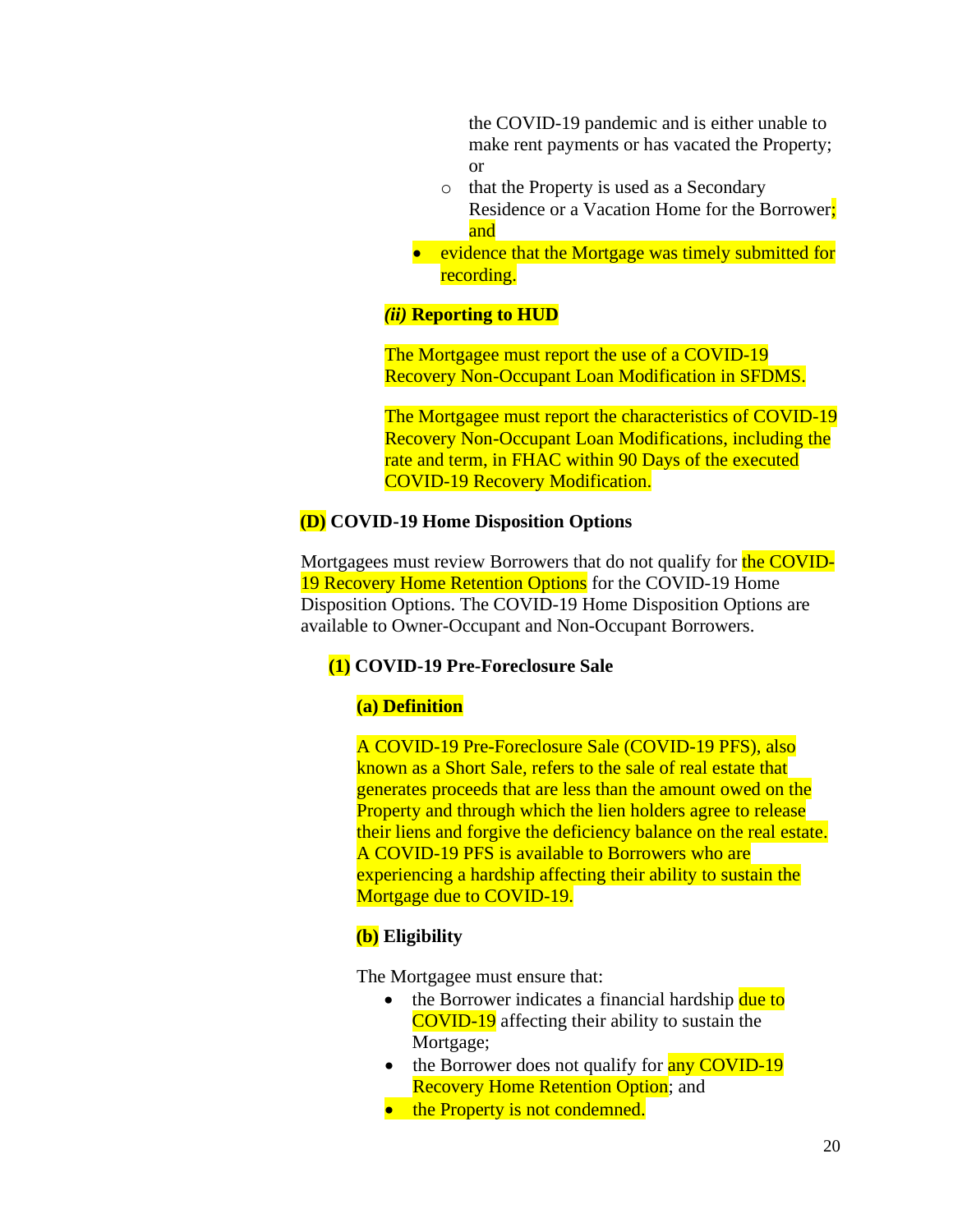## **(c) Standard**

The Mortgagee must ensure the Borrower and FHA-insured Mortgage meet the following criteria.

The Mortgagee must ensure the COVID-19 PFS meets all PFS program requirements outlined in [Pre-Foreclosure Sales](https://www.hud.gov/program_offices/administration/hudclips/handbooks/hsgh)  $(III.A.2.1.ii)$ , except for [PFS Options](https://www.hud.gov/program_offices/administration/hudclips/handbooks/hsgh)  $(III.A.2.1.ii(C))$ .

Mortgagee [PFS Incentive](https://www.hud.gov/program_offices/administration/hudclips/handbooks/hsgh)  $(III.A.2.1.ii(O))$  does not apply to COVID-19 PFS.

If the Borrower advises that their financial situation has improved during the COVID-19 PFS process and wants to retain their home, the Mortgagee must review the Borrower for the COVID-19 Recovery Home Retention Options.

The Mortgagee may consider the COVID-19 PFS for Borrowers that are in Default or are current but facing Imminent Default due to a hardship affecting their ability to sustain their Mortgage. On the date the PFS closing occurs, the Mortgagee must ensure that the Mortgage is in Default status (minimum 31 Days Delinquent).

### **(d) Reporting to HUD**

The Mortgagee must report the use of a COVID-19 PFS in SFDMS.

### **(2) COVID-19 Deed-in-Lieu of Foreclosure**

### **(a) Definition**

A COVID-19 Deed-in-Lieu (DIL) of Foreclosure (COVID-19 DIL) is a COVID-19 Home Disposition Option in which a Borrower voluntarily offers the deed to HUD in exchange for a release from all obligations under the Mortgage.

# **(b) Eligibility**

The Mortgagee must ensure that the Borrower and the FHAinsured Mortgage:

- meet the requirements for COVID-19 PFS transactions;
- was unable to complete a COVID-19 PFS transaction by the expiration of the PFS marketing period; and
- meet all DIL eligibility requirements except: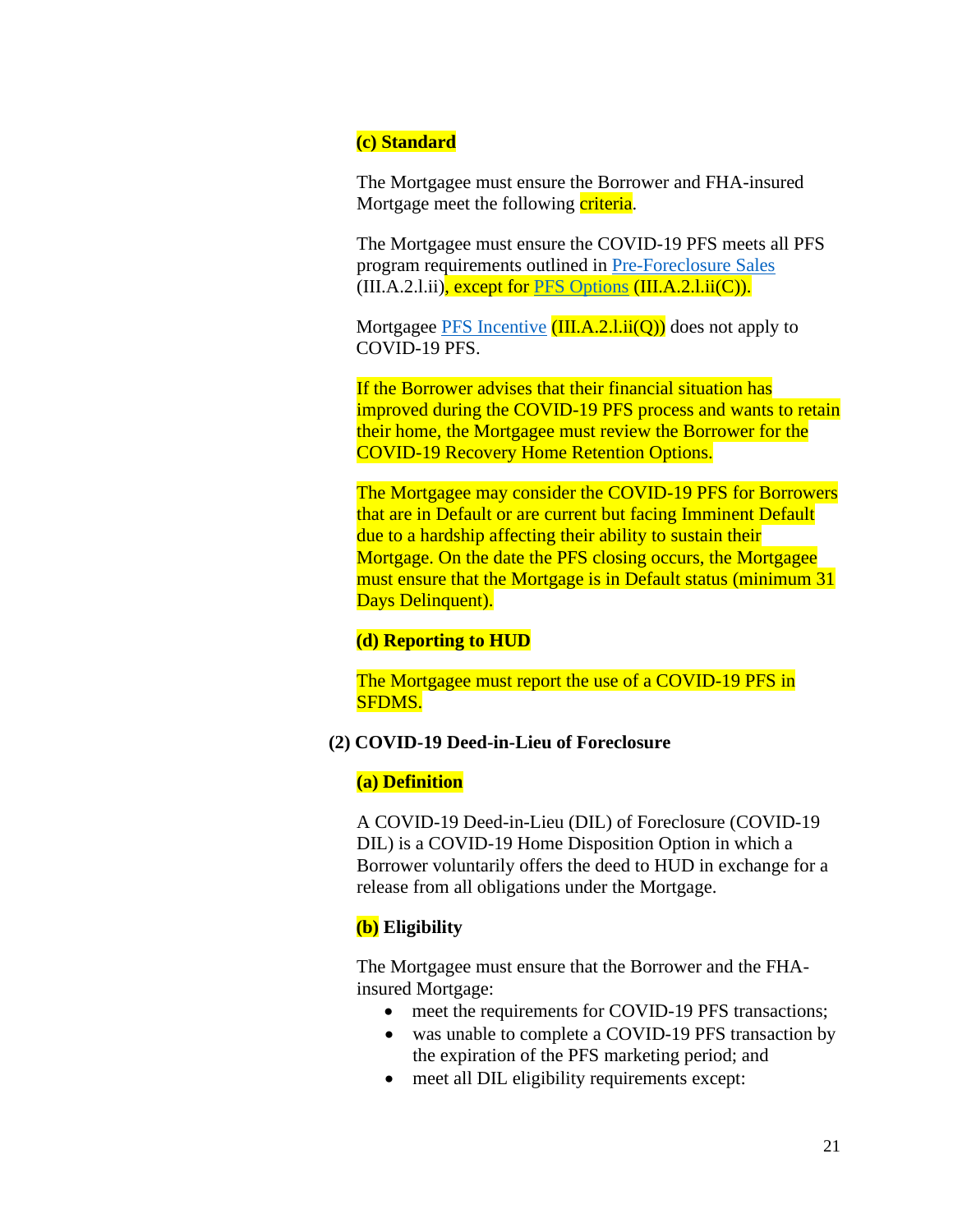- o the Borrower Eligibility [Streamlined DIL Standards](https://www.hud.gov/program_offices/administration/hudclips/handbooks/hsgh)  $(III.A.2.I.iii(C)(2)(a-b))$ , which are not required for the COVID-19 DIL; and
- o Mortgagees are not required to submit a request for National Servicing Center (NSC) approval via Extensions and Variances Automated Requests System (EVARS) for approval to offer a COVID-19 DIL Option to a Borrower who owns more than one FHA-insured Property as outlined in [DIL Exceptions](https://www.hud.gov/program_offices/administration/hudclips/handbooks/hsgh)  [for Borrowers with More than One FHA-Insured](https://www.hud.gov/program_offices/administration/hudclips/handbooks/hsgh)  [Mortgage](https://www.hud.gov/program_offices/administration/hudclips/handbooks/hsgh) (III.A.2.l.iii $(C)(2)(d)$ ).

### **(c) Standard**

The Mortgagee must ensure the COVID-19 DIL meets all DIL program requirements outlined in [Deed-in-Lieu of Foreclosure](https://www.hud.gov/program_offices/administration/hudclips/handbooks/hsgh) (III.A.2.l.iii), with the following exceptions:

- Mortgagee [DIL Incentive](https://www.hud.gov/program_offices/administration/hudclips/handbooks/hsgh)  $(III.A.2.1.iii(G))$  does not apply to COVID-19 DIL.
- Extensions for DIL [Foreclosure Time Frames](https://www.hud.gov/program_offices/administration/hudclips/handbooks/hsgh) (III.A.2.l.iii(H)): if the DIL follows a failed COVID-19 PFS, it must be completed or foreclosure must be initiated within 90 Days of the termination or expiration of the PFS ATP Agreement (form HUD-90045).

### **(d) Reporting to HUD**

The Mortgagee must report the use of a COVID-19 DIL in SFDMS.

## **iv. Single Family Default Reporting Requirements for Borrowers Affected by the COVID-19 National Emergency in Loss Mitigation**

Mortgagees must report the Delinquency/Default Reason (DDR) and Delinquency/Default Status (DDS) Codes that apply to the Borrower at the end of each reporting cycle and must update the code as the Borrower's circumstances change.

Mortgagees are not paid an incentive for the COVID-19 Loss Mitigation Options or COVID-19 Recovery Options.

#### **(A) Default Reason Code Reporting**

Mortgagees must use Default Reason Code 055 – Related to National Emergency Declaration to report that the delinquency is a result of impacts of the COVID-19 pandemic. Default Reason Code 055 must be reported for all Borrowers utilizing the COVID-19 Loss Mitigation Options or COVID-19 Recovery Options, regardless of prior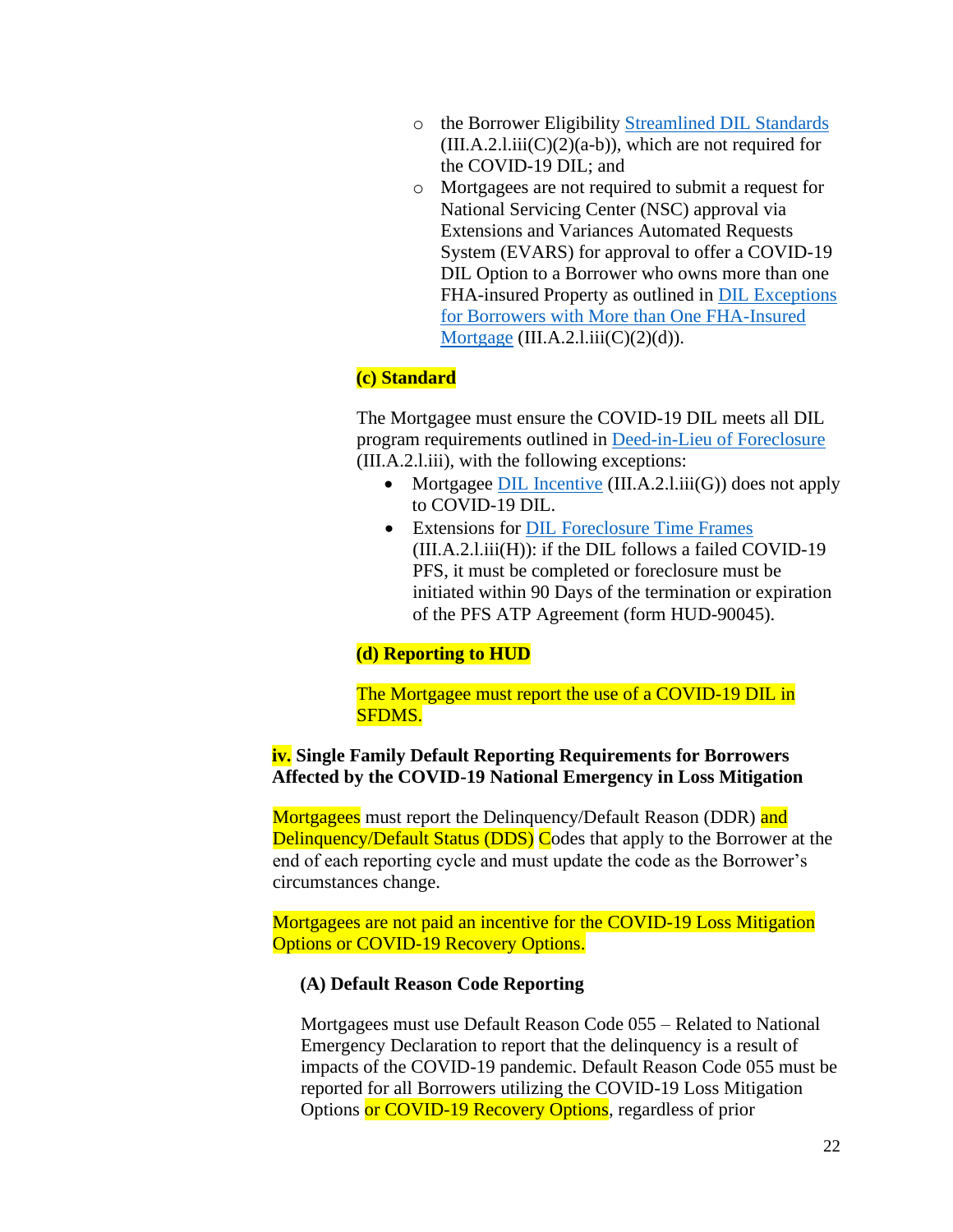delinquency status and participation on a COVID-19 Forbearance or other forbearance related to the COVID-19 pandemic.

#### **(B) Default Status Code Reporting**

Mortgagees must report the Default Status Codes detailed below for all FHA-insured Mortgages utilizing the COVID-19 Loss Mitigation Options or COVID-19 Recovery Options.

If the Mortgage is newly defaulted, Mortgagees must report Status Code 42 – Delinquent prior to reporting any other Status Codes.

### **(C) COVID-19 Reporting**

Mortgagees should report the correct Status Code as follows:

- Status Code 06 Formal Forbearance Plan for the COVID-19 Forbearance
- Status Code 10 Partial Claim Started for the COVID-19 Standalone Partial Claim or the COVID-19 Recovery Standalone Partial Claim
- Status Code 28 Modification Started with an Occupancy Status Code 1 (Occupied by Borrower) for the COVID-19 Owner-Occupant Loan Modification
- Status Code 3A Advance Modification Started
- Status Code 53 Combination Partial Claim/Modification Started (Non-FHA-HAMP) for the COVID-19 Combination Partial Claim and Loan Modification
- Status Code 61 Recovery Modification Started with a Partial Claim
- Status Code 38 Recovery Modification Started without a Partial Claim or for the COVID-19 Recovery Non-Occupant Loan Modification
- Status Code 78 Borrower Program Assistance Received if Homeowner Assistance Funds are used in connection with reinstating the Mortgage
- Status Code 28 Modification Started with the applicable Occupancy Status Code that indicates the type of non-borrower occupancy for the COVID-19 Non-Occupant Loan Modification
- Status Code 15 Pre-foreclosure Acceptance Plan Available for the COVID-19 PFS
- Status Code 44 Deed-in-Lieu Started for the COVID-19 DIL
- Status Code AH Streamlined Financials Received and In Review should be reported prior to Status Codes 15 and 44, as appropriate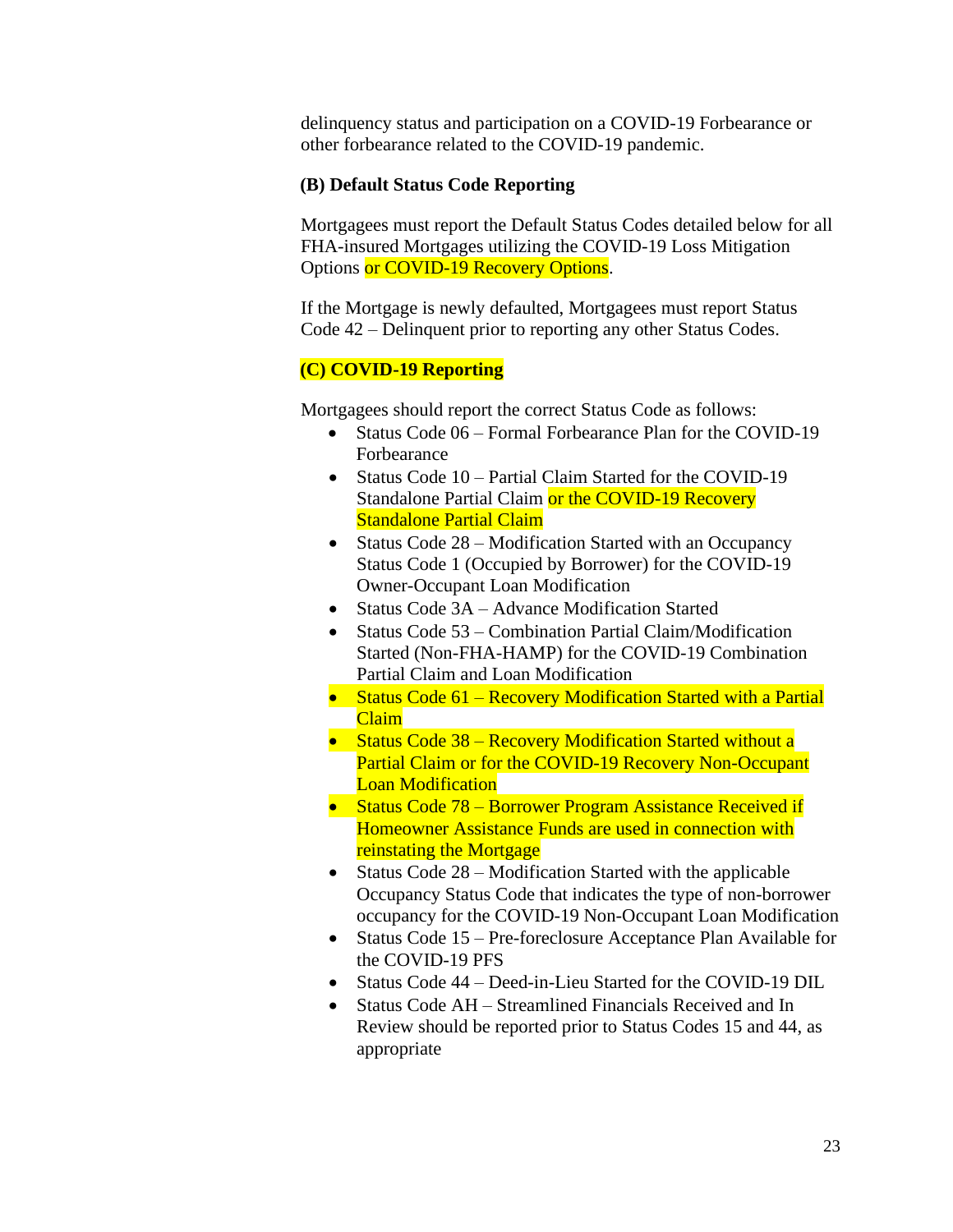For Borrowers utilizing HAF funds in connection with reinstating the Mortgage, the Mortgagee must report both Status Code 78 and then Status Code 61 or Status Code 38 to indicate use of HAF funds in conjunction with a COVID-19 Recovery Modification. If a Mortgagee cannot report both codes for the reporting cycle, Status Code 78 must be reported.

No TPP is required for the COVID-19 Loss Mitigation Options or the COVID-19 Recovery Options. Therefore, Mortgagees are not required to report Status Code 08 – Trial Payment Plan prior to reporting Status Codes 3A, 10, 28, 53, 61, or 38.

### **v. Extension of First Legal Deadline Date**

Deadlines for the first legal action and Reasonable Diligence Time Frame are extended to 180 Days from the date of expiration of the foreclosure and eviction moratorium for FHA-insured Single Family Mortgages, except for FHA-insured Mortgages secured by vacant or abandoned Properties.

## **vi. Terms of the Mortgage are Unaffected**

Nothing in this section confers any right to a Borrower to any loss mitigation or any other action by HUD or the Mortgagee. Further, nothing in this section interferes with any right of the Mortgagee to enforce its private contractual rights under the terms of the Mortgage. All private contractual rights and obligations remain unaffected by anything in this section. Where a Mortgagee chooses to enforce its contractual rights after expiration of the COVID-19 Forbearance, the standard time frames to initiate foreclosure and reasonable diligence in prosecuting foreclosure following expiration of a foreclosure moratorium will apply, except as set forth in this ML.

## **vii. Exclusion of COVID-19 from FHA's Presidentially-Declared Major Disaster Areas (PDMDA)**

For Borrowers impacted by the COVID-19 National Emergency and whose mortgaged Property is located in a COVID-19 PDMDA, the policy in this section applies in lieu of FHA's PDMDA guidance listed in [Presidentially-](https://www.hud.gov/program_offices/administration/hudclips/handbooks/hsgh)[Declared Major Disaster Areas](https://www.hud.gov/program_offices/administration/hudclips/handbooks/hsgh) (III.A.2.n), for the purposes of this National Emergency only.

### **viii. Borrowers Impacted by COVID-19 and a PDMDA**

For Borrowers impacted by a PDMDA during the COVID-19 pandemic:

• For Borrowers who are already on a COVID-19 Loss Mitigation Option or a COVID-19 Recovery Option, including a COVID-19 Forbearance, before the date of a new PDMDA Disaster